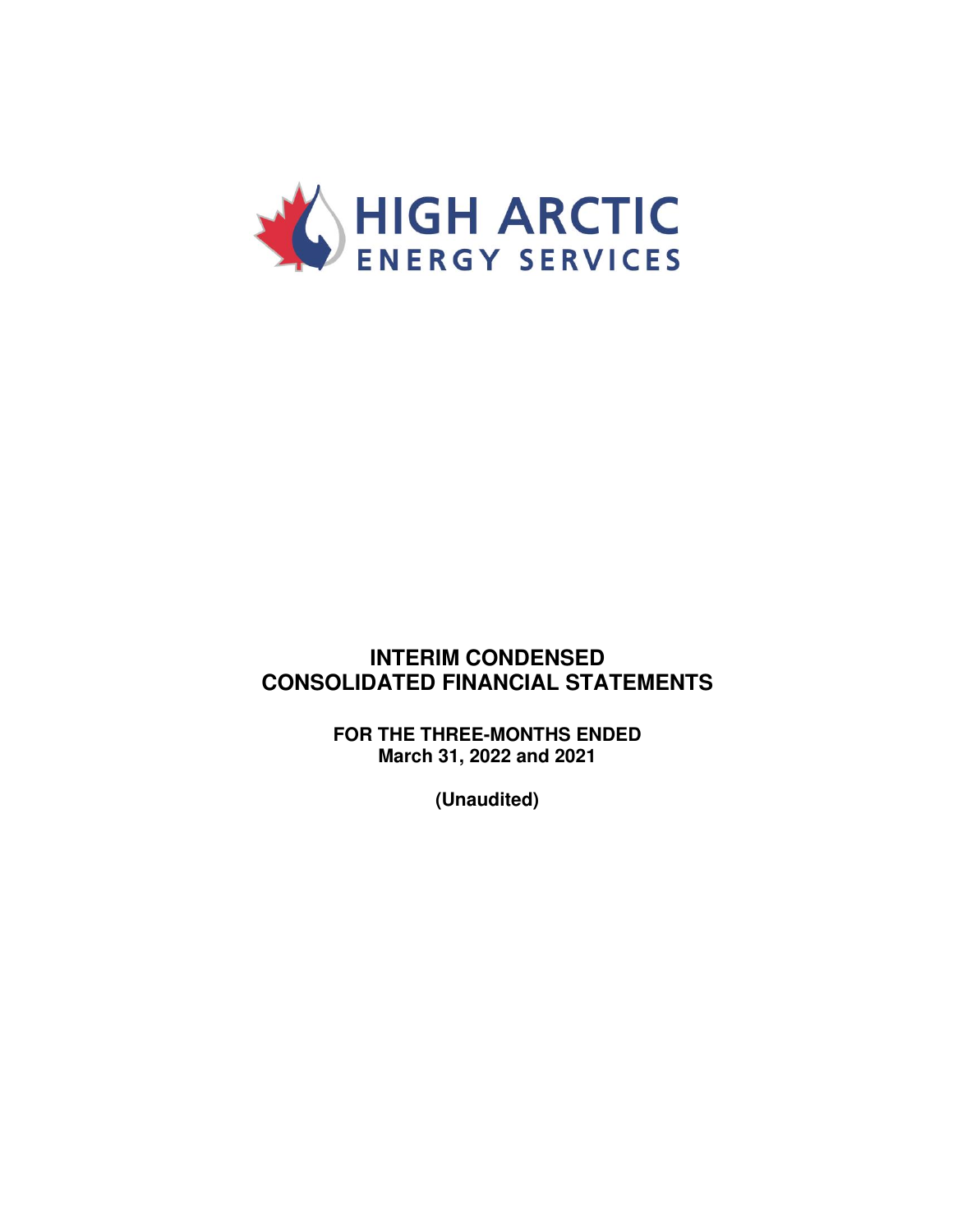### **INTERIM CONDENSED CONSOLIDATED STATEMENTS OF FINANCIAL POSITION**

*(Unaudited)* 

*(Stated in Thousands of Canadian Dollars)* 

|                                                   |             | As at         |                     | As at       |
|---------------------------------------------------|-------------|---------------|---------------------|-------------|
|                                                   |             | March 31      |                     | December 31 |
|                                                   | <b>Note</b> | 2022          |                     | 2021        |
| <b>Assets</b>                                     |             |               |                     |             |
| <b>Current assets</b>                             |             |               |                     |             |
| Cash                                              |             | \$<br>11,442  | $\ddot{\mathsf{S}}$ | 12,037      |
| Accounts receivable                               | 3           | 24,370        |                     | 20,714      |
| Inventory                                         |             | 9,394         |                     | 9,136       |
| Prepaid expenses and other assets                 |             | 805           |                     | 2,239       |
| Current portion of income tax receivable          |             | 981           |                     | 1,006       |
|                                                   |             | 46,992        |                     | 45,132      |
| <b>Non-current assets</b>                         |             |               |                     |             |
| Property and equipment                            | 4           | 120,028       |                     | 125,309     |
| Deferred tax asset                                |             | 7,743         |                     | 7,743       |
| Right-of-use assets                               | 5(a)        | 5,186         |                     | 5,268       |
| Income tax receivable                             |             | 2,000         |                     | 2,000       |
| Investment in joint venture                       |             | 93            |                     |             |
| <b>Total Assets</b>                               |             | \$<br>182,042 | \$                  | 185,452     |
|                                                   |             |               |                     |             |
|                                                   |             |               |                     |             |
| <b>Liabilities</b>                                |             |               |                     |             |
| <b>Current liabilities</b>                        |             |               |                     |             |
| Accounts payable and accrued liabilities          |             | \$<br>14,190  | \$                  | 13,367      |
| Current portion of lease liabilities              | 5(b)        | 1,040         |                     | 1,081       |
| Income taxes payable                              |             | 789           |                     | 664         |
| Current portion of long-term debt                 | 6           | 324           |                     | 296         |
|                                                   |             | 16,343        |                     | 15,408      |
| <b>Non-current liabilities</b>                    |             |               |                     |             |
| Long-term debt                                    | 6           | 7,697         |                     | 7,779       |
| Lease liabilities                                 | 5(b)        | 7,311         |                     | 7,364       |
| Deferred tax liability                            |             | 5,291         |                     | 6,050       |
| <b>Total Liabilities</b>                          |             | 36,642        |                     | 36,601      |
|                                                   |             |               |                     |             |
| <b>Shareholders' Equity</b>                       |             |               |                     |             |
| Share capital                                     | 7(a)        | 169,697       |                     | 169,697     |
| Contributed surplus                               |             | 13,956        |                     | 13,818      |
| Accumulated other comprehensive income            |             | 22,503        |                     | 23,421      |
| Deficit                                           |             | (60, 756)     |                     | (58,085)    |
|                                                   |             | 145,400       |                     | 148,851     |
| <b>Total Liabilities and Shareholders' Equity</b> |             | \$<br>182,042 | $\ddot{\phi}$       | 185,452     |

Commitments and contingencies (Note 14)

#### **Approved on behalf of the Corporation by:**

(signed) "Doug Strong" Director (signed) "Michael Binnion" Director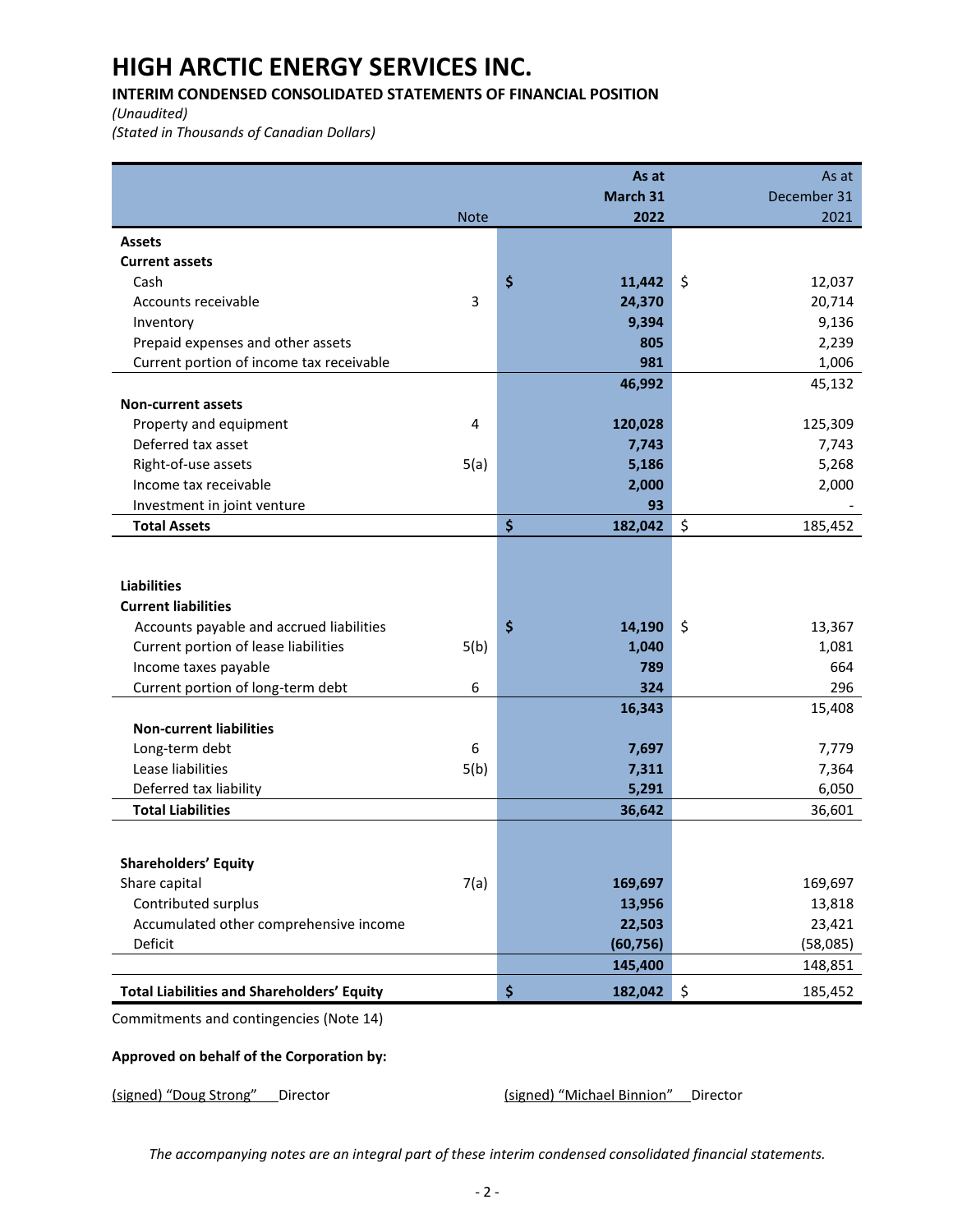### **INTERIM CONDENSED CONSOLIDATED STATEMENTS OF LOSS AND COMPREHENSIVE LOSS**

*(Unaudited)* 

*(Stated in Thousands of Canadian Dollars, except per share amounts)*

| For the Three-months ended March 31    |             | 2022          | 2021           |
|----------------------------------------|-------------|---------------|----------------|
|                                        | <b>Note</b> |               |                |
| Revenue                                | 9           | \$<br>28,696  | \$<br>17,767   |
| <b>Expenses</b>                        |             |               |                |
| Oilfield services                      | 10          | 23,386        | 14,405         |
| General and administrative             | 10          | 2,426         | 2,488          |
| Depreciation                           |             | 5,564         | 6,924          |
| Share-based compensation               | 8           | 138           | 95             |
| <b>Total expenses</b>                  |             | 31,514        | 23,912         |
|                                        |             |               |                |
| Foreign exchange gain                  |             | 28            | (35)           |
| Gain on sale of property and equipment |             | 77            | 464            |
| Investment income in joint venture     |             | 93            |                |
| Interest and finance expense           | 10          | (225)         | (216)          |
| Loss before income taxes               |             | (2,845)       | (5,932)        |
| Current income tax expense             |             | (507)         | (169)          |
| Deferred income tax recovery           |             | 681           | 904            |
|                                        |             | 174           |                |
|                                        |             |               | 735            |
| Net loss for the period                |             | \$<br>(2,671) | \$<br>(5, 197) |
| Net loss per share - basic and diluted | 7(b)        | \$<br>(0.05)  | \$<br>(0.11)   |

| For the Three-months ended March 31                  |               |   |          |
|------------------------------------------------------|---------------|---|----------|
|                                                      | 2022          |   | 2021     |
| Net loss for the period<br>Other comprehensive loss: | \$<br>(2,671) | Ş | (5, 197) |
|                                                      |               |   |          |
| Item that may be reclassified subsequently           |               |   |          |
| to net loss:                                         |               |   |          |
| Foreign currency translation loss for                |               |   |          |
| foreign operations                                   | (918)         |   | (936)    |
|                                                      |               |   |          |
| Comprehensive loss for the period                    | \$<br>(3,589) |   | (6, 133) |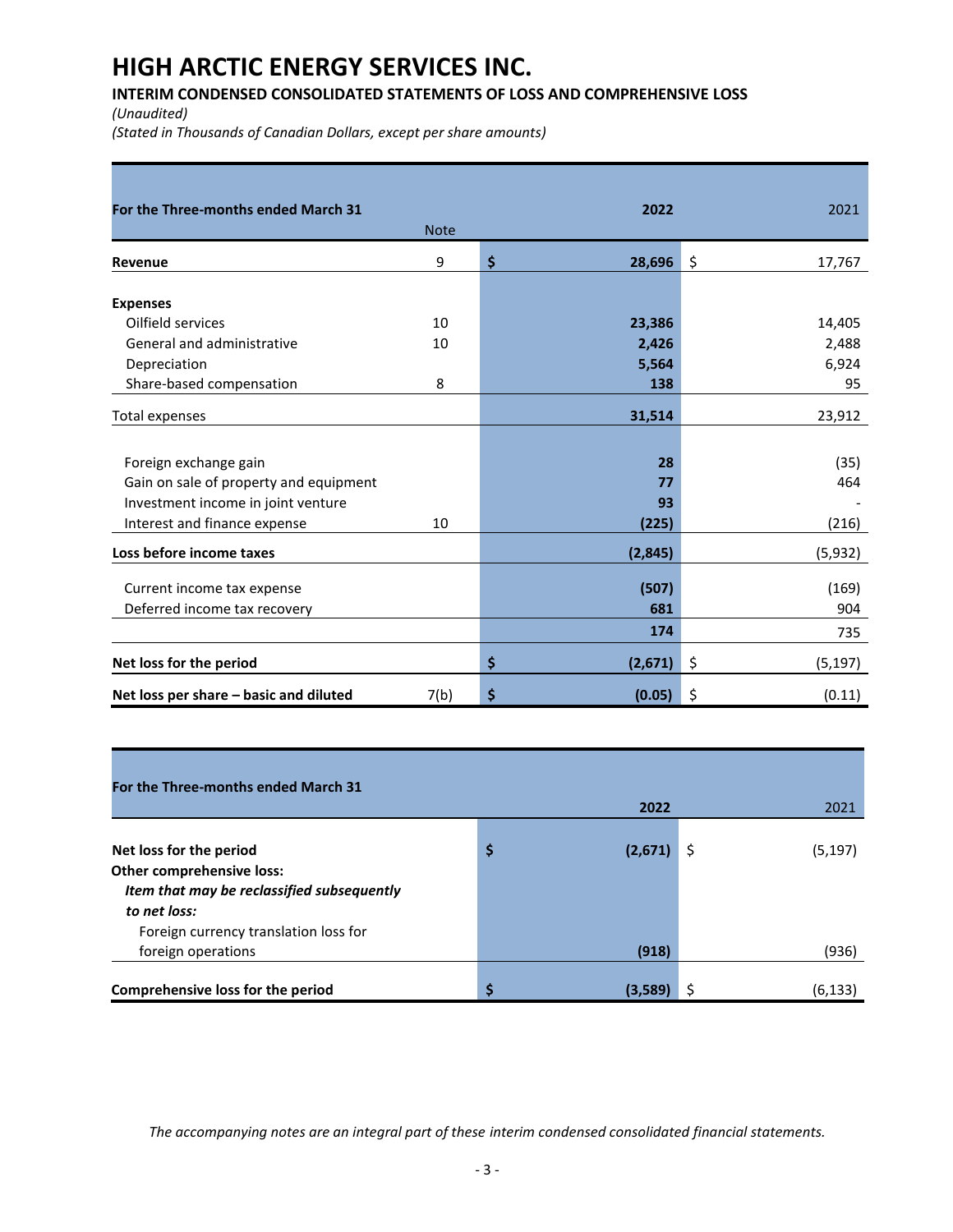### **INTERIM CONDENSED CONSOLIDATED STATEMENTS OF CHANGES IN SHAREHOLDERS' EQUITY**

*(Unaudited)* 

*(Stated in Thousands of Canadian Dollars)* 

|                                     | <b>Accumulated</b> |                  |    |                    |    |               |                    |    |               |  |  |
|-------------------------------------|--------------------|------------------|----|--------------------|----|---------------|--------------------|----|---------------|--|--|
|                                     |                    | <b>Share</b>     |    |                    |    | other         |                    |    | <b>Total</b>  |  |  |
|                                     |                    | capital          |    | <b>Contributed</b> |    | comprehensive |                    |    | shareholders' |  |  |
|                                     | <b>Note</b>        | Note 7(a)        |    | surplus            |    | income (loss) | <b>Deficit</b>     |    | equity        |  |  |
|                                     |                    |                  |    |                    |    |               |                    |    |               |  |  |
| <b>Balance at December 31, 2021</b> |                    | 169,697 \$<br>\$ |    | 13,818             | \$ | 23,421        | $$$ (58,085)       | Ś. | 148,851       |  |  |
| Net loss for the period             |                    |                  |    |                    |    |               | (2,671)            |    | (2,671)       |  |  |
| Other comprehensive loss -          |                    |                  |    |                    |    |               |                    |    |               |  |  |
| foreign currency translation loss   |                    |                  |    |                    |    | (918)         |                    |    | (918)         |  |  |
| Share-based compensation            | 8                  |                  |    | 138                |    |               |                    |    | 138           |  |  |
| Balance at March 31, 2022           |                    | \$169,697        | S  | 13,956             | S  | 22,503        | \$(60,756)         | Ś. | 145,400       |  |  |
|                                     |                    |                  |    |                    |    |               |                    |    |               |  |  |
|                                     |                    |                  |    |                    |    |               |                    |    |               |  |  |
| <b>Balance at December 31, 2020</b> |                    | Ś.<br>169,220    | \$ | 13,741             | Ŝ. | 23,991        | \$(29, 731)        | \$ | 177,221       |  |  |
| Net loss for the period             |                    |                  |    |                    |    |               | (5, 197)           |    | (5, 197)      |  |  |
| Other comprehensive loss -          |                    |                  |    |                    |    |               |                    |    |               |  |  |
| foreign currency translation loss   |                    |                  |    |                    |    | (936)         |                    |    | (936)         |  |  |
| Exercise of share-based             |                    |                  |    |                    |    |               |                    |    |               |  |  |
| compensation                        | 8                  | 310              |    | (310)              |    |               |                    |    |               |  |  |
| Share based compensation            | 8                  |                  |    | 95                 |    |               |                    |    | 95            |  |  |
|                                     |                    |                  |    |                    |    |               |                    | \$ |               |  |  |
| Balance at March 31, 2021           |                    | \$169,530        | \$ | 13,526             | S  |               | 23,055 \$ (34,928) |    | 171,183       |  |  |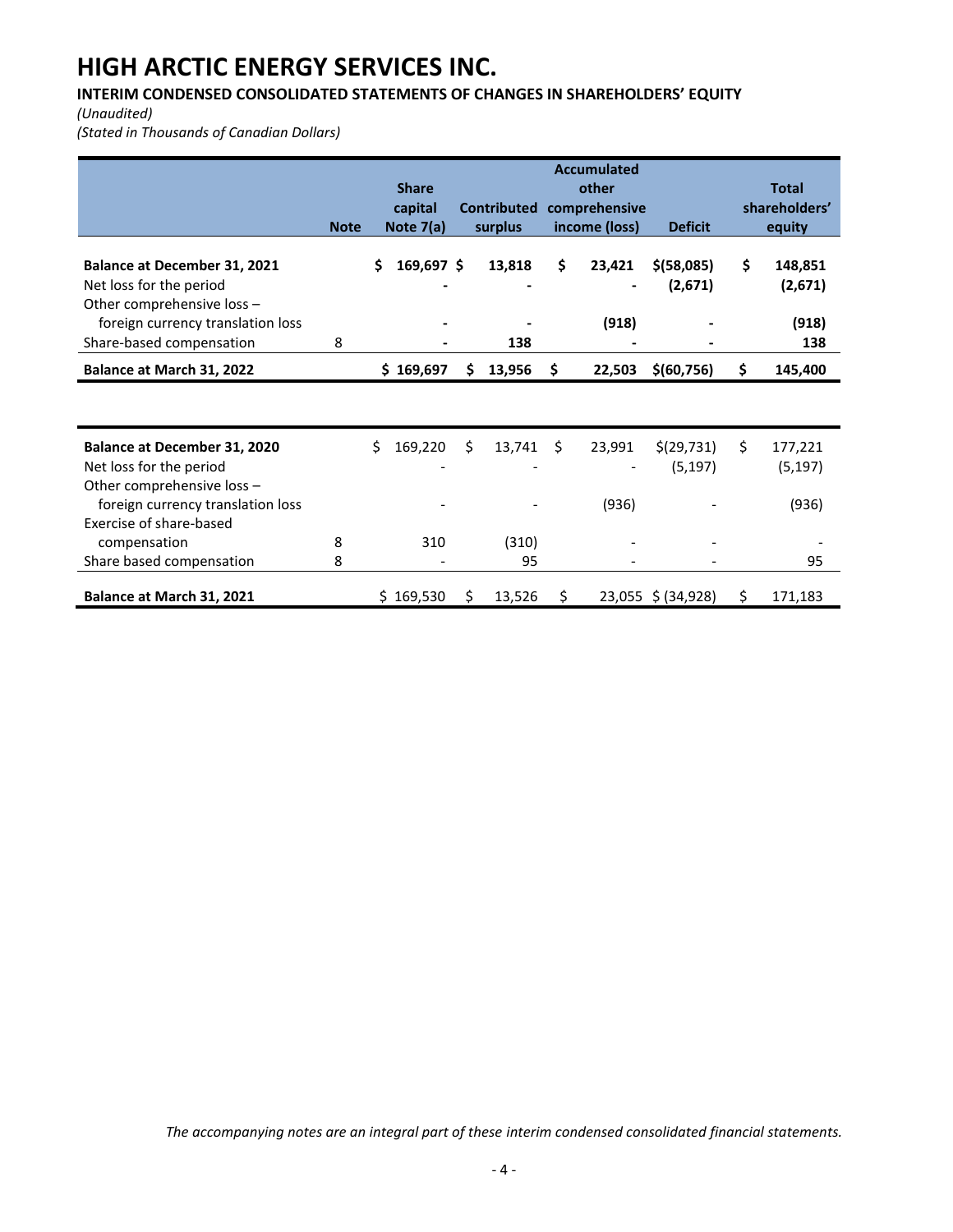### **INTERIM CONDENSED CONSOLIDATED STATEMENTS OF CASH FLOWS**

*(Unaudited)* 

*(Stated in Thousands of Canadian Dollars)* 

| For the Three-months ended March 31                      |             |               |                |
|----------------------------------------------------------|-------------|---------------|----------------|
|                                                          | <b>Note</b> | 2022          | 2021           |
| <b>Operating activities</b>                              |             |               |                |
| Net loss for the period                                  |             | \$<br>(2,671) | \$<br>(5, 197) |
| Adjustments for:                                         |             |               |                |
| Depreciation and amortization                            |             | 5,564         | 6,924          |
| Share-based compensation expense                         | 8           | 138           | 95             |
| Non-cash finance expense                                 |             | 91            | 101            |
| Investment income in joint venture                       |             | (93)          |                |
| Gain on sale of property and equipment                   | 4           | (77)          | (464)          |
| Foreign exchange (gain) loss                             |             | (28)          | 35             |
| Deferred income tax recovery                             |             | (681)         | (904)          |
| Funds flow from operations                               |             | 2,243         | 590            |
|                                                          |             |               |                |
| Changes in non-cash working capital                      | 11          | (1, 943)      | (1,675)        |
| Cash flow from (used in) operating activities            |             | 300           | (1,085)        |
|                                                          |             |               |                |
| <b>Investing activities</b>                              |             |               |                |
| Purchase of property and equipment                       | 4           | (1, 582)      | (765)          |
| Proceeds from disposal of property and equipment         | 4           | 1,037         | 571            |
| Changes in non-cash working capital                      | 11          | 127           | 287            |
| Cash flow (used in) from investing activities            |             | (418)         | 93             |
|                                                          |             |               |                |
| <b>Financing activities</b><br>Lease obligation payments | 5(b)        | (467)         | (408)          |
|                                                          |             |               |                |
| Repayment of long-term debt                              | 6           | (54)          | (10,000)       |
| Cash flow used in financing activities                   |             | (521)         | (10, 408)      |
| <b>Effect of foreign exchange rate changes</b>           |             | 44            | (181)          |
| Decrease in cash                                         |             | (595)         | (11, 581)      |
| Cash, beginning of period                                |             | 12,037        | 32,598         |
| Cash, end of period                                      |             | \$<br>11.442  | \$<br>21,017   |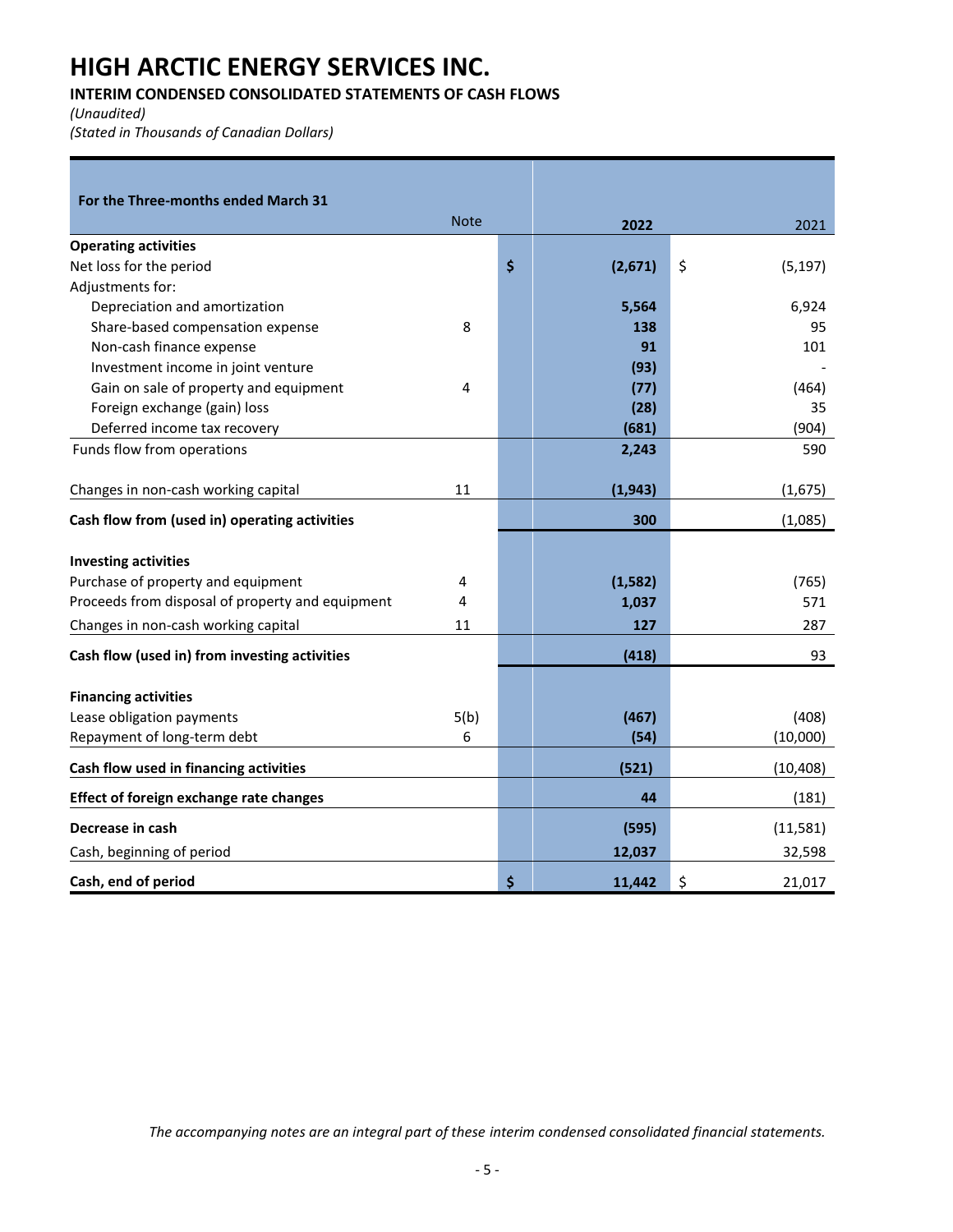Notes to the Interim Condensed Consolidated Financial Statements For the three-months ended March 31, 2022 and 2021 (Unaudited) *(Amounts are stated in thousands of Canadian Dollars, except per share amounts and/or unless otherwise stated)*

#### **1. Nature of Business**

High Arctic Energy Services Inc. ("High Arctic" or the "Corporation") is incorporated under the laws of Alberta, Canada and is a publicly traded corporation listed on the Toronto Stock Exchange under the symbol "HWO". High Arctic is engaged in contract drilling, production and completion services, equipment rentals and other oilfield services to the oil and natural gas industry in Canada, and Papua New Guinea ("PNG").

The Corporation's head office address is located at Suite 2350, 330– 5<sup>th</sup> Ave SW, Calgary, Alberta, Canada T2P 0L4.

As of March 31, 2022, 21,916,634 common shares of the Corporation were owned by FBC Holdings S.A.R.L., representing 45.0% of the outstanding common shares.

#### **2. Basis of Presentation**

(a) Statement of compliance and approval

These unaudited interim condensed consolidated financial statements ("Condensed Consolidated Financial Statements") have been prepared in accordance with International Accounting Standard 34 – Interim Financial Reporting.

These Interim Condensed Consolidated Financial Statements were authorized for issuance by the Board of Directors on May 12, 2022.

(b) Basis of preparation

Unless otherwise noted, the Interim Condensed Consolidated Financial Statements follow the same accounting policies and methods of computation as described in the annual audited consolidated financial statements for the year ended December 31, 2021.

The disclosures provided below are incremental to those included as part of the annual audited consolidated financial statements for the year ended December 31, 2021. Certain information and disclosures normally included in the notes to the annual audited consolidated financial statements have been condensed or have been/will be disclosed on an annual basis only. Accordingly, these Interim Condensed Consolidated Financial Statements should be read in conjunction with the annual audited consolidated financial statements.

(c) Judgments, estimates and assumptions

The Interim Condensed Consolidated Financial Statements were prepared using the same judgments, estimates and assumptions as described in the annual audited consolidated financial statements for the year ended December 31, 2021.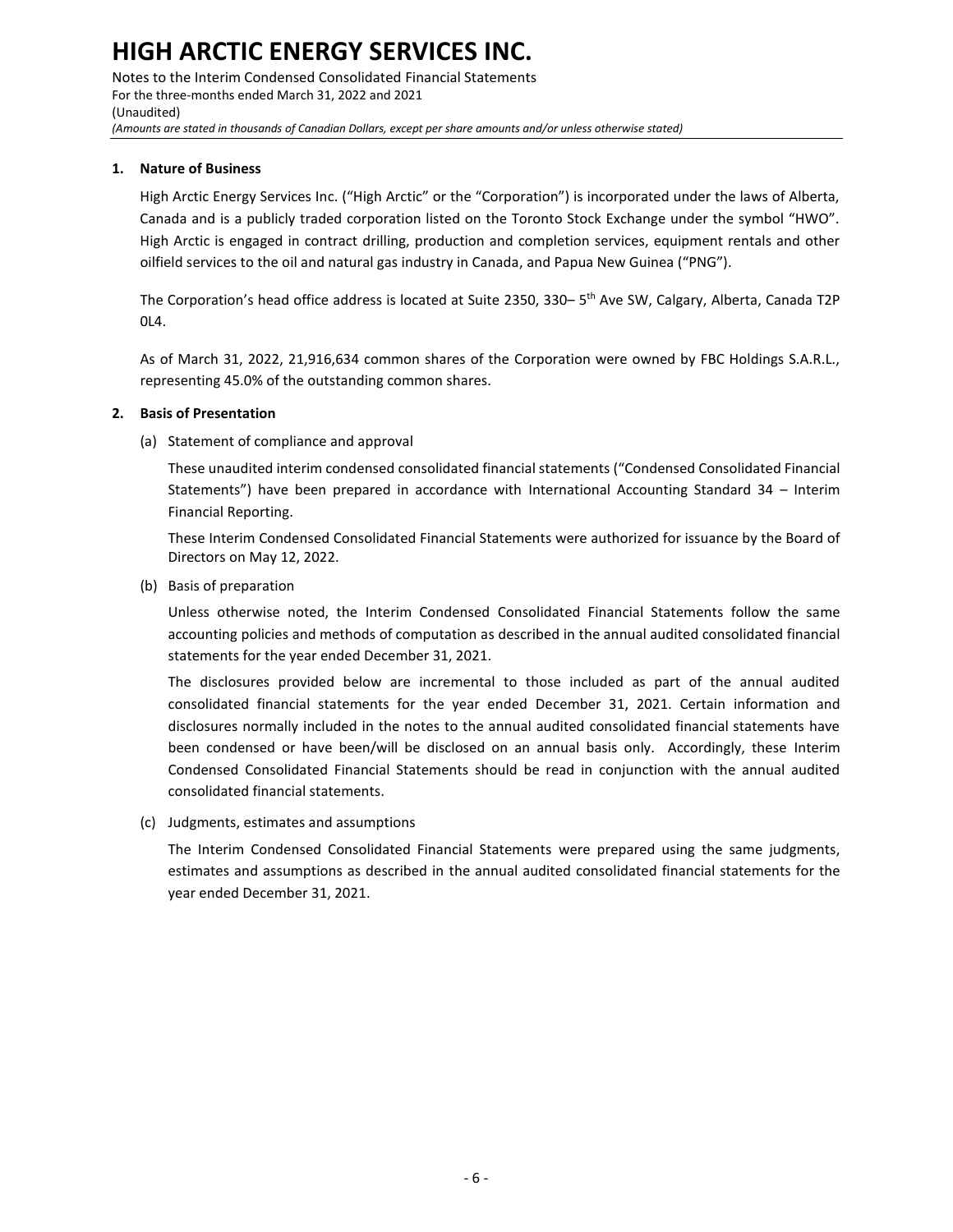Notes to the Interim Condensed Consolidated Financial Statements For the three-months ended March 31, 2022 and 2021 (Unaudited) *(Amounts are stated in thousands of Canadian Dollars, except per share amounts and/or unless otherwise stated)*

#### **3. Accounts receivable**

The aging and allowance for doubtful accounts associated with accounts receivable was as follows:

|                                      | As at March 31, 2022 | As at December 31, 2021 |
|--------------------------------------|----------------------|-------------------------|
| Less than 31 days                    | \$<br>13,036         | \$<br>11,803            |
| 31 to 60 days                        | 10,366               | 6,415                   |
| 61 to 90 days                        | 719                  | 2,522                   |
| Greater than 90 days                 | 863                  | 675                     |
| Provision for expected credit losses | (614)                | (701)                   |
| Total                                | \$<br>24,370         | 20.714                  |

The Corporation's accounts receivable are denominated in the following functional currencies:

|                                  | As at March 31, 2022 | As at December 31, 2021 |
|----------------------------------|----------------------|-------------------------|
| Canadian dollars                 | 11,142               | 11,177                  |
| US dollars ("USD")               |                      |                         |
| (March 31, 2022- USD \$10,586;   | 13,228               | 9,537                   |
| December 31, 2021 - USD \$7,523) |                      |                         |
| Total                            | 24,370               | 20,714                  |

High Arctic determined the expected credit loss (ECL) provision percentages used in the provision matrix based on historical credit loss experience as well as historical global default rates for investment grade and speculative grade companies as published by Standard and Poor's. Further, High Arctic aggregated its accounts receivable into groups that share similar credit risk characteristics, taking into consideration drivers for each group's credit risk. The ECL also incorporates forward looking information.

The details of this approach as at March 31, 2022 was as follows:

|                                        |    | Less than                |    | $31 - 60$ | 61-90                          |    | Over 90 |          |
|----------------------------------------|----|--------------------------|----|-----------|--------------------------------|----|---------|----------|
| (\$ thousands, unless otherwise noted) |    | 31 days                  |    | days      | days                           |    | days    | Total    |
| Investment grade receivables           | S  | 11,079                   |    | \$8,480   | \$<br>460                      |    | 274     | \$20,293 |
| Non-investment grade receivables       |    | 1,957                    |    | 1,886     | 259                            |    | 589     | 4,691    |
| Total receivables                      |    | 13,036                   |    | \$10,366  | \$719                          |    | \$863   | \$24,984 |
| ECL for investment grade (%)           |    | 0.04                     |    | 0.06      | 0.10                           |    | 0.30    |          |
| ECL for non-investment grade (%)       |    | 0.25                     |    | 0.75      | 5.00                           |    | 10.00   |          |
| Investment grade ECL provision         | \$ | $\overline{\phantom{a}}$ | \$ |           | \$<br>$\overline{\phantom{a}}$ | Ś  |         | \$       |
| Non-investment grade ECL provision     |    | (5)                      |    | (8)       | (12)                           |    |         | (25)     |
| Specifically provided for amounts      |    |                          |    |           |                                |    | (589)   | (589)    |
| Total provision for ECL                | \$ | (5)                      | S  | (8)       | (12)                           | S. | (589)   | (614)    |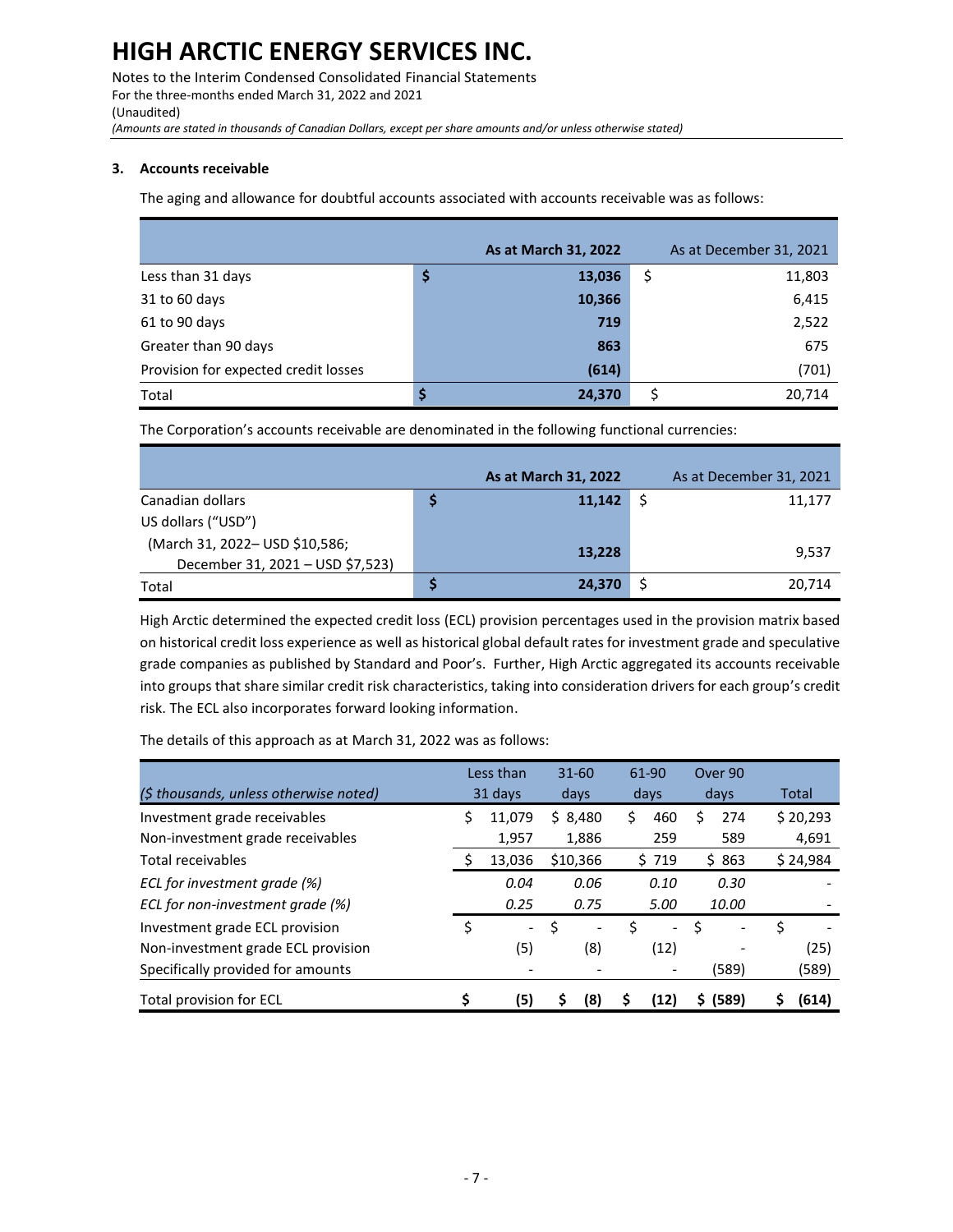Notes to the Interim Condensed Consolidated Financial Statements For the three-months ended March 31, 2022 and 2021 (Unaudited)

*(Amounts are stated in thousands of Canadian Dollars, except per share amounts and/or unless otherwise stated)*

|                                        | Less than 31 |                          |    | $31 - 60$ | 61-90 |               | Over 90 |       |    |        |
|----------------------------------------|--------------|--------------------------|----|-----------|-------|---------------|---------|-------|----|--------|
| (\$ thousands, unless otherwise noted) |              | days                     |    | days      |       | days          |         | days  |    | Total  |
| Investment grade receivables           | \$           | 10,052                   |    | \$5,817   |       | \$2,330       | Ś       | 46    | S  | 18,245 |
| Non-investment grade receivables       |              | 1,751                    |    | 598       |       | 192           |         | 629   |    | 3,170  |
| Total receivables                      | Ş            | 11,803                   | S. | 6,415     |       | \$2,522       |         | 675   | S  | 21,415 |
| ECL for investment grade (%)           |              | 0.04                     |    | 0.06      |       | 0.10          |         | 0.30  |    |        |
| ECL for non-investment grade (%)       |              | 0.25                     |    | 0.75      |       | 5.00          |         | 10.00 |    |        |
| ECL provision - investment grade       | \$           | $\overline{\phantom{0}}$ | \$ |           | \$    | $\frac{1}{2}$ | Ś       |       | \$ |        |
| ECL provision - non-investment grade   |              | (4)                      |    | (33)      |       | (40)          |         |       |    | (77)   |
| Specifically provided for amounts      |              |                          |    |           |       |               |         | (624) |    | (624)  |
| <b>Total provision for ECL</b>         |              | (4)                      |    | (33)      |       | (40)          | S.      | (624) |    | 701)   |

The comparative details of this approach as at December 31, 2021 was as follows: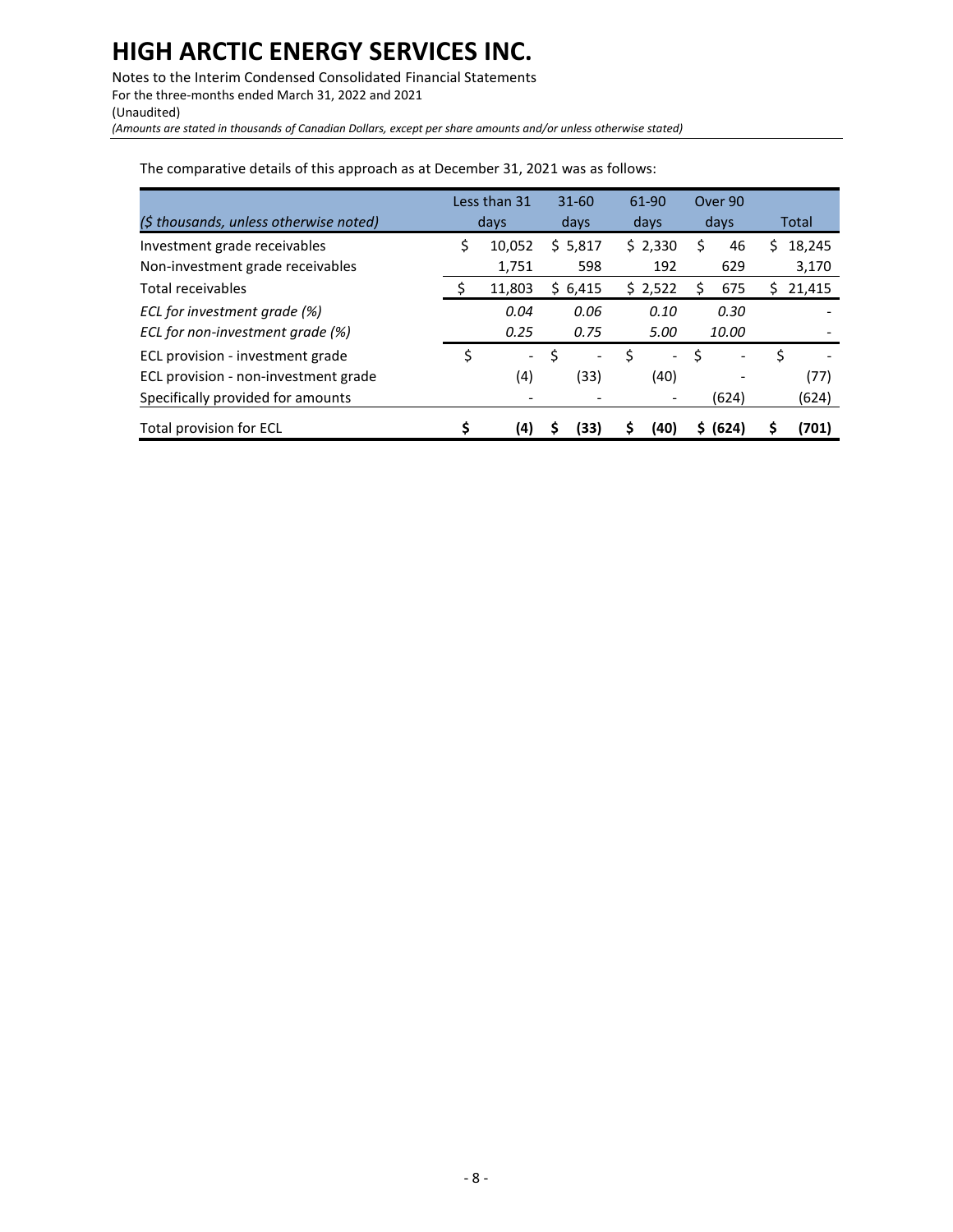Notes to the Interim Condensed Consolidated Financial Statements For the three-months ended March 31, 2022 and 2021 (Unaudited)

*(Amounts are stated in thousands of Canadian Dollars, except per share amounts and/or unless otherwise stated)*

#### **4. Property and equipment**

| Cost                 |     | <b>Vehicles</b> | <b>Oilfield</b><br>equipment | <b>Computer</b><br>equipment | <b>Land and</b><br>building |    | Work-in-<br>progress |   | Total                    |
|----------------------|-----|-----------------|------------------------------|------------------------------|-----------------------------|----|----------------------|---|--------------------------|
| At December 31, 2021 | \$. | 7,799           | \$<br>340,401                | \$<br>4,469                  | \$<br>10,782                | \$ | 7,272                | S | 370,723                  |
| Additions            |     |                 |                              |                              |                             |    | 1,582                |   | 1,582                    |
| <b>Dispositions</b>  |     | (23)            | (5,728)                      | (1, 138)                     | $\overline{\phantom{0}}$    |    | -                    |   | (6,889)                  |
| <b>Transfers</b>     |     | -               | 3,502                        | 44                           | $\overline{\phantom{a}}$    |    | (3, 546)             |   | $\overline{\phantom{a}}$ |
| Reclassification-    |     |                 |                              |                              |                             |    |                      |   |                          |
| vehicle lease        |     | 289             |                              |                              |                             |    |                      |   | 289                      |
| Effect of foreign    |     |                 |                              |                              |                             |    |                      |   |                          |
| exchange             |     |                 | (2, 265)                     | (12)                         |                             |    | (66)                 |   | (2, 343)                 |
| At March 31, 2022    | \$  | 8,065           | \$<br>335,910                | \$<br>3,363                  | \$<br>10,782                | \$ | 5,242                | Ś | 363,362                  |

| <b>Accumulated</b>    |     |                 | <b>Oilfield</b> | <b>Computer</b> |    | Land and                 |    | Work-in-                 |    |         |
|-----------------------|-----|-----------------|-----------------|-----------------|----|--------------------------|----|--------------------------|----|---------|
| depreciation          |     | <b>Vehicles</b> | equipment       | equipment       |    | building                 |    | progress                 |    | Total   |
| At December 31, 2021  | \$. | 7,177           | \$232,672       | \$<br>3,834     | \$ | 1,731                    | \$ | $\overline{\phantom{0}}$ | Ś. | 245,414 |
| Depreciation          |     | 59              | 5,133           | 41              |    | 62                       |    | -                        |    | 5,295   |
| <b>Dispositions</b>   |     | (22)            | (4, 769)        | (1, 138)        |    | $\overline{\phantom{a}}$ |    | -                        |    | (5,929) |
| Reclassification -    |     |                 |                 |                 |    |                          |    |                          |    |         |
| vehicle lease         |     | 202             |                 |                 |    |                          |    |                          |    | 202     |
| Effect of foreign     |     |                 |                 |                 |    |                          |    |                          |    |         |
| exchange              |     | (1)             | (1,635)         | (12)            |    | $\overline{\phantom{a}}$ |    | -                        |    | (1,648) |
| At March 31, 2022     | \$  | 7,415           | \$231,401       | \$<br>2,725     | \$ | 1,793                    | \$ |                          | \$ | 243,334 |
|                       |     |                 |                 |                 |    |                          |    |                          |    |         |
|                       |     |                 | <b>Oilfield</b> | <b>Computer</b> |    | Land and                 |    | Work-in-                 |    |         |
| <b>Net book value</b> |     | <b>Vehicles</b> | equipment       | equipment       |    | building                 |    | progress                 |    | Total   |
| At December 31, 2021  |     | 622             | 107,729         | 635             |    | 9,051                    |    | 7,272                    |    | 125,309 |
| At March 31, 2022     | Ś   | 650             | \$104,509       | \$<br>638       | S  | 8.989                    | S. | 5,242                    | S  | 120,028 |

For the three-months period ended March 31, 2022, High Arctic disposed of property and equipment and received proceeds of \$1,037 (March 31, 2021 - \$571), resulting in a gain on sale of \$77 in the quarter (March 31, 2021: \$464).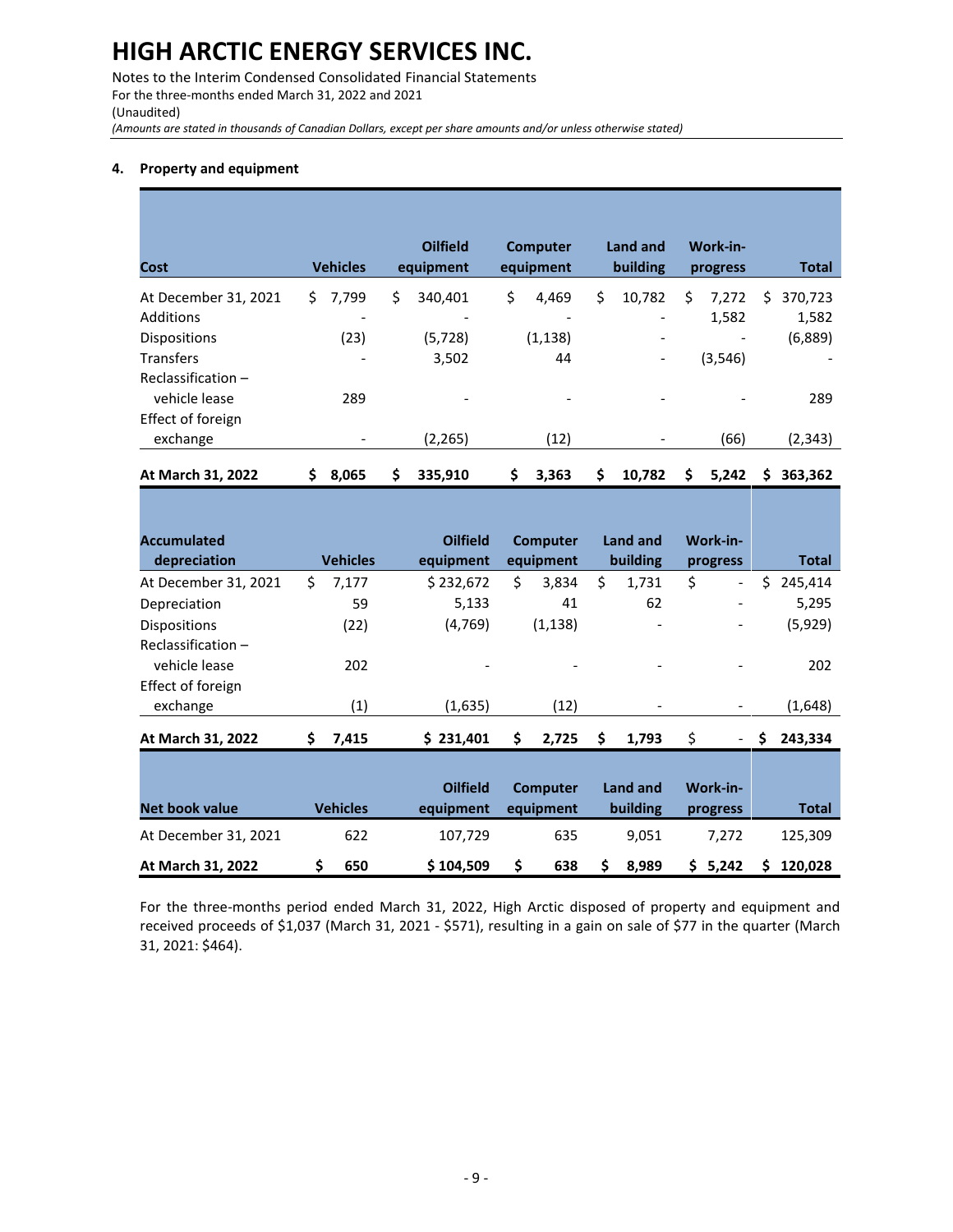Notes to the Interim Condensed Consolidated Financial Statements For the three-months ended March 31, 2022 and 2021 (Unaudited) *(Amounts are stated in thousands of Canadian Dollars, except per share amounts and/or unless otherwise stated)*

#### **5. Right-of-use assets and lease liabilities**

a) Right-of-use assets

| <b>Cost</b>                             | <b>Total</b> |
|-----------------------------------------|--------------|
| At December 31, 2021                    | \$<br>7,782  |
| <b>Additions</b>                        | 274          |
| Disposals                               | (580)        |
| Effect of foreign exchange rate changes | 3            |
| At March 31, 2022                       | \$<br>7,479  |
| <b>Accumulated amortization</b>         | <b>Total</b> |
| At December 31, 2021                    | \$<br>2,514  |
| Amortization                            | 269          |
| <b>Disposals</b>                        | (493)        |
| Effect of foreign exchange rate changes | 3            |
| At March 31, 2022                       | \$<br>2,293  |
| <b>Net book value</b>                   |              |
| At December 31, 2021                    | \$<br>5,268  |
| At March 31, 2022                       | \$<br>5,186  |

The right-of-use assets relate to various types of real estate assets and vehicles.

**b)** Lease liabilities

|                                         |    | <b>Total</b> |
|-----------------------------------------|----|--------------|
| At December 31, 2021                    | \$ | 8,445        |
| Lease additions                         |    | 274          |
| Lease payments                          |    | (467)        |
| Lease finance expense (Note 10)         |    | 88           |
| Effect of foreign exchange rate changes |    | 11           |
| At March 31, 2022                       | Ś  | 8,351        |
|                                         |    | <b>Total</b> |
| Current                                 | \$ | 1,040        |
| Non-current                             |    | 7,311        |
| At March 31, 2022                       |    | 8,351        |

The undiscounted cash flows relating to the lease liabilities at March 31, 2022 are as follows:

|                                       | Total  |
|---------------------------------------|--------|
| Less than one year                    | 1,405  |
| One to five years                     | 3,885  |
| More than five years                  | 5,105  |
| <b>Total undiscounted liabilities</b> | 10,395 |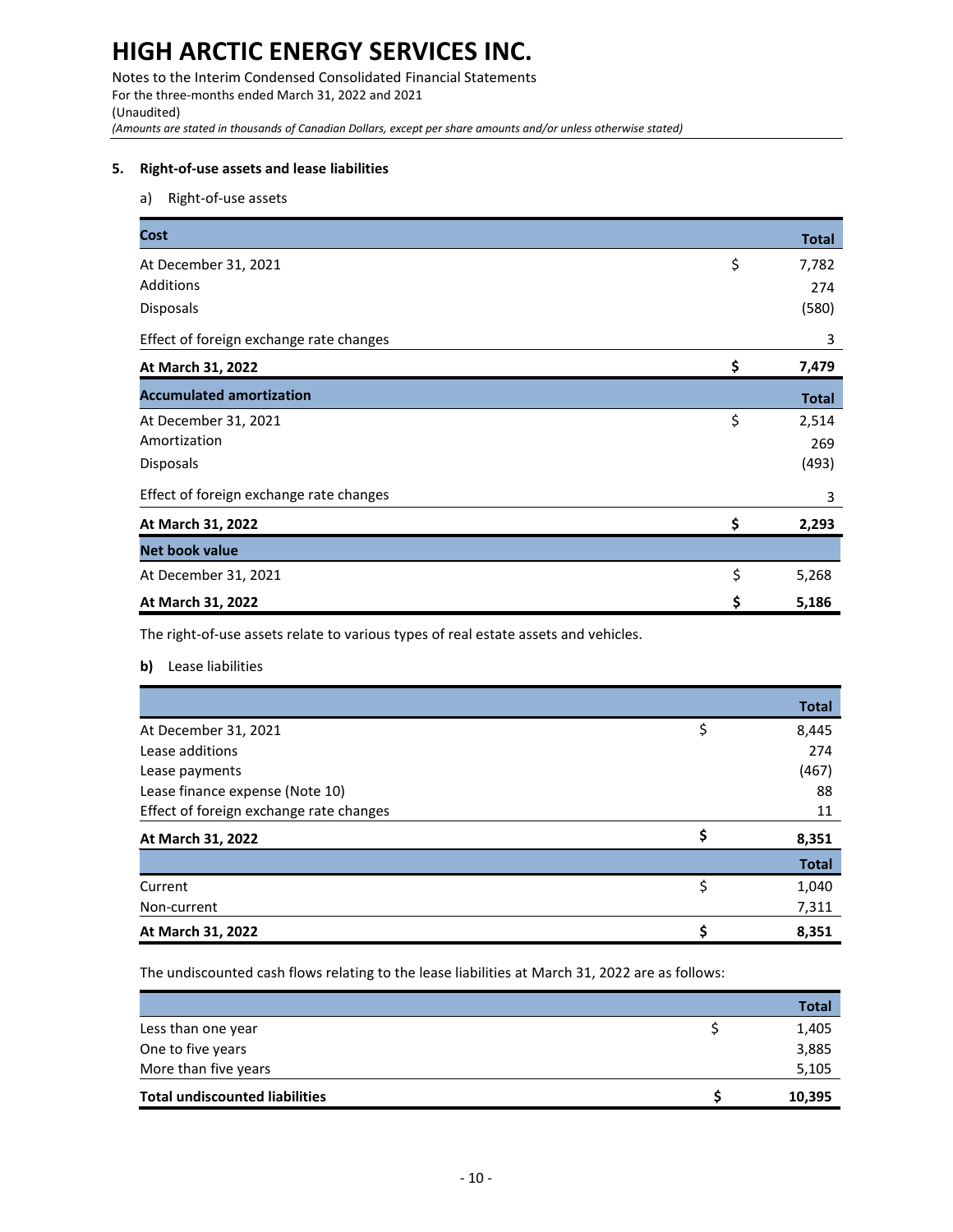Notes to the Interim Condensed Consolidated Financial Statements For the three-months ended March 31, 2022 and 2021 (Unaudited) *(Amounts are stated in thousands of Canadian Dollars, except per share amounts and/or unless otherwise stated)*

#### **6. Long-term debt**

|                                   | As at, March 31,<br>202 |       | As at, December<br>31, 2021 |  |
|-----------------------------------|-------------------------|-------|-----------------------------|--|
| <b>Revolving loan</b>             |                         |       | $\overline{\phantom{0}}$    |  |
| Mortgage financing <sup>(1)</sup> |                         | 8,021 | 8,075                       |  |

 $(1)$  Includes total of current and non-current amounts

#### **a) Revolving Credit Facility:**

The Corporation has a \$37,000 revolving facility which has a maturity date of August 31, 2023, is renewable with the lender's consent, and is secured by a general security agreement over the Corporation's assets. In addition, the revolving credit facility allows for up to \$5,000 to be available by way of account overdraft outside of covenant requirements described below.

Interest on the facility, which is independent of standby fees, is charged monthly at the lender's prime rate plus an applicable margin which fluctuates based on the Funded Debt to EBITDA ratio (defined below). The applicable margin can range between 0.75% – 1.75% depending on the level of principal outstanding. Standby fees also fluctuate based on the Funded Debt to EBITDA ratio and range between 0.40% – 0.60% of the undrawn balance.

The facility is subject to two financial covenants which are reported to the lender on a quarterly basis. The first covenant requires the Funded Debt to EBITDA ratio to be less than 3.0 to 1 and the second covenant requires the EBITDA to Interest Expense ratio (defined below) to be a minimum of 3.0 to 1. Both are calculated on the last day of each fiscal quarter on a rolling four quarter basis. As at March 31, 2022, the Corporation was in compliance with these two financial covenants.

| Ratio                                     | Covenant         | <b>March 31, 2022</b> |
|-------------------------------------------|------------------|-----------------------|
| Funded Debt to EBITDA <sup>(1)</sup>      | $<$ 3.0 $\times$ | -                     |
| EBITDA to Interest Expense <sup>(1)</sup> | >3.0x            | 16.4                  |

**(1)** As at March 31, 2022 the Corporation had access to \$16.7 million of the revolving facility.

Funded Debt to EBITDA is defined as the ratio of consolidated Funded Debt to the aggregate EBITDA for the trailing four quarters. Funded Debt is the amount of debt provided and outstanding at the date of the covenant calculation. Interest Expense excludes any impact related to lease liabilities (note 5). EBITDA for the purposes of calculating the covenants is defined as a trailing 12-month net income (loss) plus interest expense, current tax expense, deferred income tax expense (recovery), depreciation and amortization, share-based compensation expense, and non-cash inventory write-downs, less gains from foreign exchange and sale or purchase of assets and lease payments.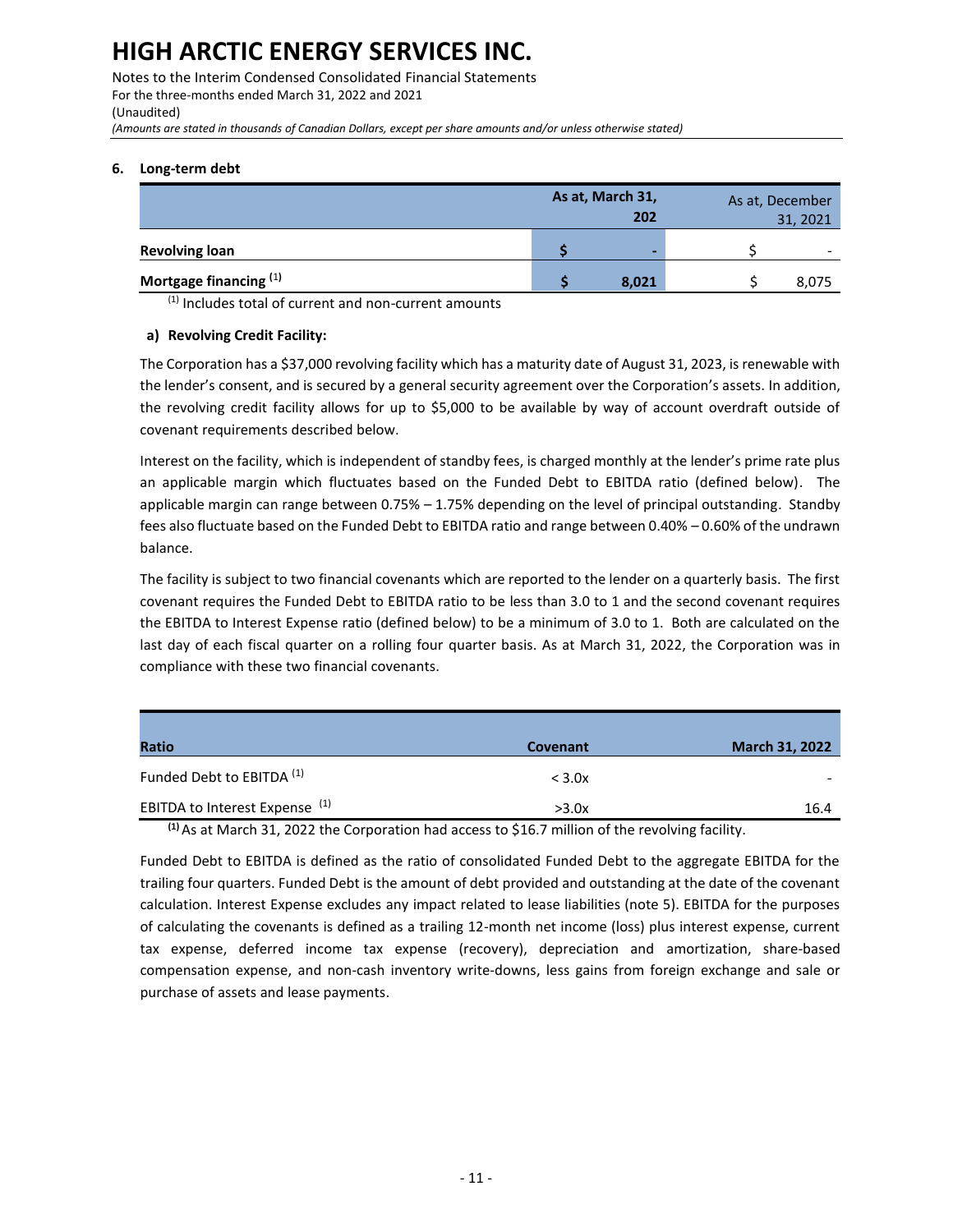Notes to the Interim Condensed Consolidated Financial Statements For the three-months ended March 31, 2022 and 2021 (Unaudited)

*(Amounts are stated in thousands of Canadian Dollars, except per share amounts and/or unless otherwise stated)*

#### **b) Mortgage Financing:**

|              | As at, March 31, | As at, December 31, |
|--------------|------------------|---------------------|
|              | 2022             | 2021                |
| Current      | 324              | 296                 |
| Non-current  | 7,697            | 7,779               |
| <b>Total</b> | 8,021            | 8,075               |

In December 2021, the Corporation entered into a mortgage arrangement with the Business Development Bank of Canada (BDC) for \$8,100, secured by lands and buildings owned and occupied by High Arctic within Alberta. The mortgage financing provides the Corporation with long term liquidity, and adds to existing cash balances. The mortgage has an initial term of 5 years with a fixed interest rate of 4.30% and an amortization period of 25 years with payments occurring monthly. The mortgage liability and associated financing costs are carved out of all revolving credit facility financial covenant calculations.

In 2021, the Corporation capitalized \$25 in financing fees incurred to set up the loan and applied this to the long-term debt liability. Financing fees will be amortized over the expected life of the mortgage financing.

#### **7. Shareholders' equity**

#### **a) Share capital**

The Corporation is authorized to issue an unlimited number of common shares and an unlimited number of preferred shares. No preferred shares have been issued by the Corporation.

|                                       | <b>Three-months ended</b><br><b>March 31, 2022</b> |  |               |               | Year ended<br>December 31, 2021 |
|---------------------------------------|----------------------------------------------------|--|---------------|---------------|---------------------------------|
| Common shares issued and outstanding: | <b>Shares</b>                                      |  | <b>Amount</b> | <b>Shares</b> | Amount                          |
| Balance, beginning of period          | 48,733,145                                         |  | 169,697       | 48,759,660    | 169,220                         |
| Exercise of performance share units   | -                                                  |  |               | 52,289        | 751                             |
| Normal course issuer bid              | $\qquad \qquad \blacksquare$                       |  | -             | (78, 804)     | (274)                           |
| <b>Balance, end of period</b>         | 48,733,145                                         |  | 169.697       | 48,733,145    | 169.697                         |

The common shares do not have a par value and all issued shares are fully paid.

On December 13, 2021, the Corporation received approval from the Toronto Stock Exchange to acquire for cancellation up to 2,420,531 common shares, representing approximately 10 percent of the Corporation's public float at the date of approval, under a Normal Course Issuer Bid ("NCIB"). The NCIB is valid for one year, commencing on December 15, 2021 and terminating on December 14, 2022. Pursuant to the NCIB no shares have been purchased and cancelled in 2021.

The Corporation's previous NCIB commenced on December 11, 2020 and terminated on December 10, 2021. Pursuant to this previous NCIB, in total 78,804 common shares were purchased and cancelled in 2021.

#### **b) Per common share amounts**

The following table summarizes the weighted average number of common shares used in calculating basic and diluted earnings per share. All potentially dilutive instruments such as stock options and units under the Performance Share Unit Plan and Deferred Share Unit Plan are considered in this calculation.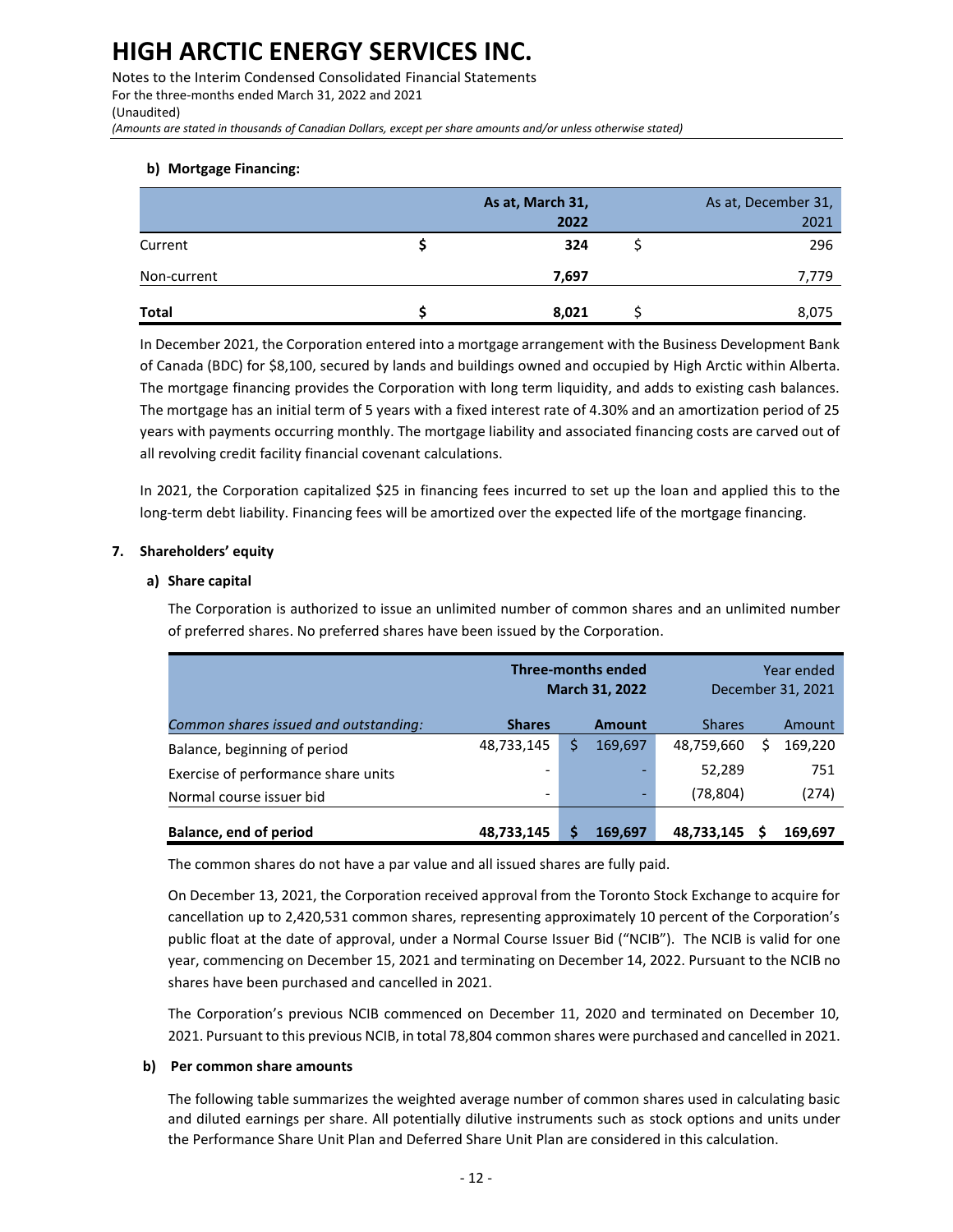Notes to the Interim Condensed Consolidated Financial Statements For the three-months ended March 31, 2022 and 2021 (Unaudited) *(Amounts are stated in thousands of Canadian Dollars, except per share amounts and/or unless otherwise stated)*

There is no dilutive impact to the weighted average number of common shares outstanding for the threemonths ended March 31, 2022 and 2021, as the effects of all stock options and units are anti-dilutive.

|                                                                                                | <b>Three-months ended March 31</b>   |                                 |                               |                                 |
|------------------------------------------------------------------------------------------------|--------------------------------------|---------------------------------|-------------------------------|---------------------------------|
|                                                                                                | 2022                                 |                                 |                               | 2021                            |
|                                                                                                | <b>Number of</b><br>common<br>shares | Net loss per<br>common<br>share | Number of<br>common<br>shares | Net loss per<br>common<br>share |
| average number of common<br>Weighted<br>shares used in basic and diluted net loss<br>per share | 48,733,145                           | (0.05)                          | 48,767,213                    | (0.11)                          |

#### **8. Share-based compensation**

The Corporation has various equity-based compensation plans under which up to 4,873,314 common shares (being 10% of all outstanding shares) may be issued as at March 31, 2022.

The following table summarizes the Corporation's outstanding grants for each equity-based compensation plan:

|                                                 | <b>Three-months ended</b> | Year ended        |
|-------------------------------------------------|---------------------------|-------------------|
|                                                 | <b>March 31, 2022</b>     | December 31, 2021 |
| Stock options                                   | 475,000                   | 464,500           |
| Performance share unit plan – restricted units  | 511,122                   | 351,123           |
| Performance share unit plan – performance units | 617,457                   | 389,435           |
| Deferred share units                            | 869,023                   | 836,743           |
| <b>Balance, end of period</b>                   | 2,472,602                 | 2,041,801         |
| Common shares available for grants              | 4,873,314                 | 4,873,314         |
| Percentage used of total available              | 51%                       | 42%               |
| Remaining common shares available for grants    | 2,400,712                 | 2,831,513         |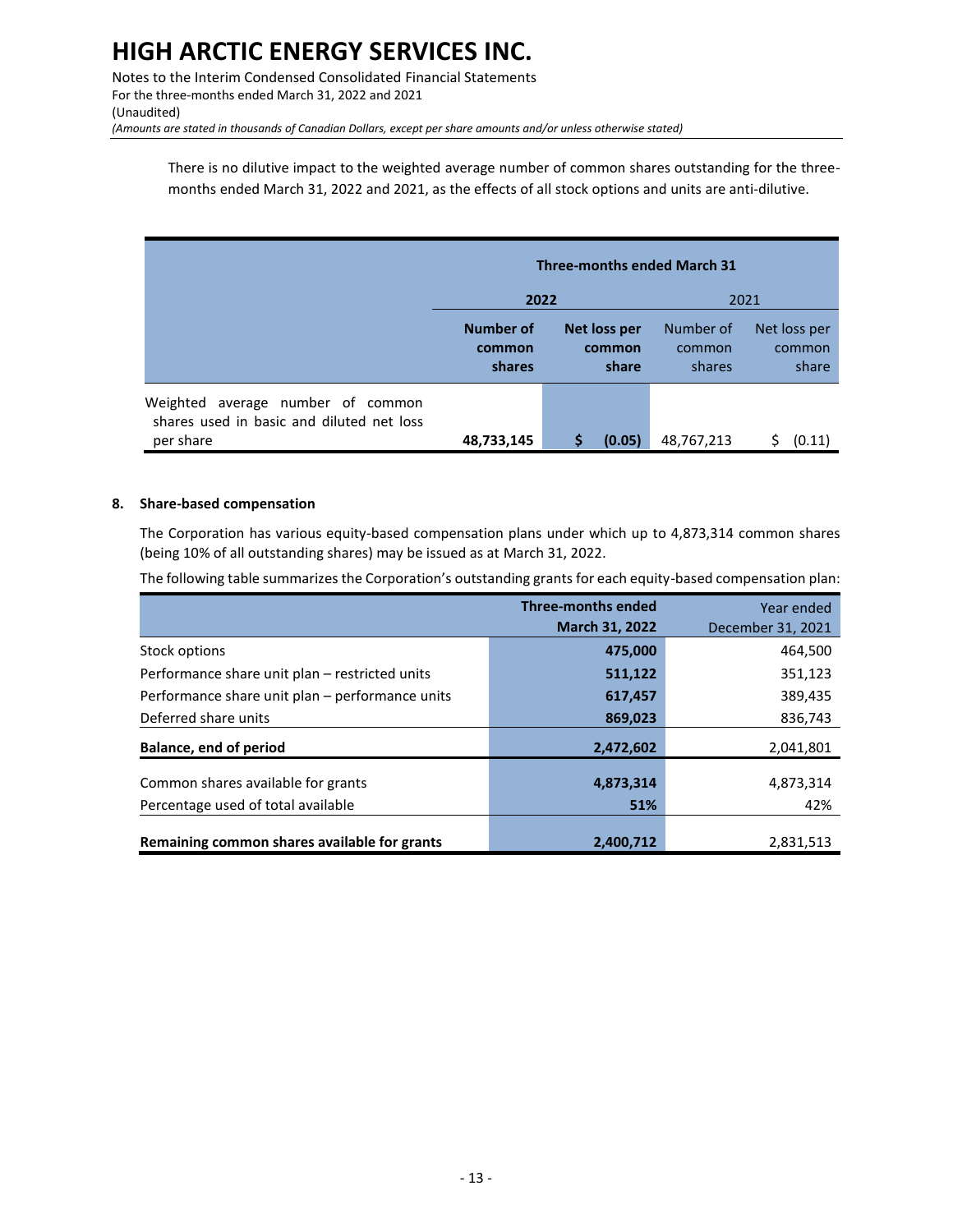Notes to the Interim Condensed Consolidated Financial Statements For the three-months ended March 31, 2022 and 2021 (Unaudited)

*(Amounts are stated in thousands of Canadian Dollars, except per share amounts and/or unless otherwise stated)*

Share-based compensation expense associated with each equity-based compensation plans amounted to:

|                                                 | <b>Three-months ended</b> |                |  |  |  |
|-------------------------------------------------|---------------------------|----------------|--|--|--|
|                                                 | March 31, 2022            | March 31, 2021 |  |  |  |
| Stock options                                   | 29                        | (4)            |  |  |  |
| Performance share unit plan - restricted units  | 34                        | 48             |  |  |  |
| Performance share unit plan - performance units | 18                        | (1)            |  |  |  |
| Deferred share units                            | 57                        | 52             |  |  |  |
| <b>Total expense</b>                            | 138                       | 95             |  |  |  |

#### **Stock Option Plan**

The Corporation has a Stock Option Plan under which options to purchase common shares may be granted to directors, management, and certain employees. At March 31, 2022, a total of 475,000 stock options are outstanding and expire at various dates up to 2026, at exercise prices that range from \$1.30 to \$3.75 per share.

These stock options are typically exercisable over a term of 5 years and subject to a three-year vesting period with 33.3% exercisable by the holder after the first anniversary date, another 33.3% after the second anniversary date and the balance after the third anniversary date.

Details regarding the stock options and associated changes and weighted average exercise prices are as follows:

|                                              |                      | Weighted              |
|----------------------------------------------|----------------------|-----------------------|
|                                              |                      | Average               |
|                                              | Number of            | <b>Exercise Price</b> |
|                                              | <b>Stock Options</b> | (\$)                  |
| At December 31, 2021                         | 464,500              | 2.02                  |
| Forfeited/Cancelled and Other <sup>(1)</sup> | 10,500               | 1.30                  |
| At March 31, 2022                            | 475,000              | 2.01                  |
| $\cdots$                                     |                      |                       |

<sup>(1)</sup> Forfeited/Cancelled and Other relates to reinstated stock options previously forfeited in 2021.

|                        |             | Weighted<br>average | Weighted<br>average |             | Weighted<br>average exercise |
|------------------------|-------------|---------------------|---------------------|-------------|------------------------------|
|                        | Outstanding | remaining life of   | exercise price      | Exercisable | price of options             |
|                        | number of   | outstanding         | of outstanding      | number of   | that are                     |
| <b>Exercise prices</b> | options     | options (years)     | options (\$)        | options     | exercisable (\$)             |
| \$1.30                 | 27,000      | 4.71                | 1.30                | ٠           |                              |
| \$1.37                 | 100,000     | 4.71                | 1.37                |             |                              |
| \$1.44                 | 211,500     | 4.71                | 1.44                | ٠           | $\overline{\phantom{a}}$     |
| \$1.59                 | 16,500      | 4.71                | 1.59                |             |                              |
| \$3.75                 | 120,000     | 0.74                | 3.75                | 120,000     | 0.74                         |
| At March 31, 2022      | 475,000     | 3.71                | 2.01                | 120,000     | 0.74                         |

The Corporation values all its share options using the Black-Scholes model. No stock options were granted in 2022.

#### **Performance Share Unit Plan ("PSUP")**

Details regarding the PSUP Units and related activity is as follows: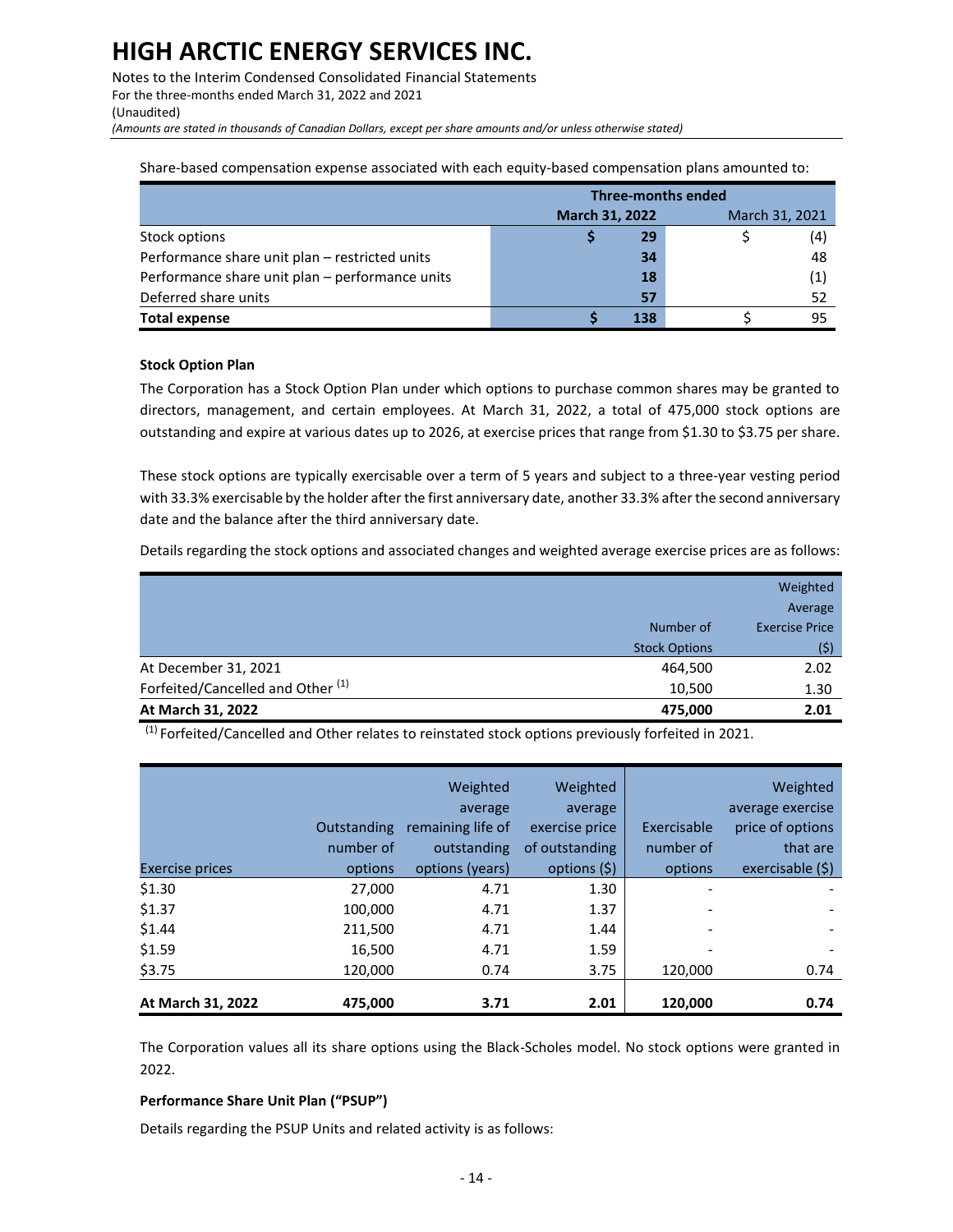Notes to the Interim Condensed Consolidated Financial Statements For the three-months ended March 31, 2022 and 2021 (Unaudited)

*(Amounts are stated in thousands of Canadian Dollars, except per share amounts and/or unless otherwise stated)*

|                      | <b>RSUs</b>              | <b>PSU<sub>s</sub></b> | Total     |
|----------------------|--------------------------|------------------------|-----------|
| At December 31, 2021 | 351,123                  | 389,435                | 740,558   |
| Granted              | 159,999                  | 309,999                | 469,998   |
| Forfeited/Cancelled  | $\overline{\phantom{a}}$ | (81, 977)              | (81, 977) |
| At March 31, 2022    | 511,122                  | 617,457                | 1,128,579 |

The fair value of each PSU and RSU granted during Q1-2022 was \$1.65, equivalent to the share price at the time of grant. The estimated fair value using the Black-Scholes valuation model is equal to the share price at the time of grant, due to the PSUs granted having an exercise price of nil.

#### **Deferred Share Unit Plan ("DSU")**

Details regarding the DSUs and related activity is as follows:

|                                  | <b>Three-months ended</b> | Year ended        |
|----------------------------------|---------------------------|-------------------|
|                                  | <b>March 31, 2022</b>     | December 31, 2021 |
| Outstanding, beginning of period | 836,743                   | 523,117           |
| Granted                          | 32,280                    | 241,998           |
| Dividends re-invested            | -                         | 71,628            |
| Outstanding, end of period       | 869,023                   | 836,743           |

The fair value of each DSU granted during Q1-2022 was \$1.76, equivalent to share price at the time of grant and vest immediately.

### **9. Revenue**

The following tables includes a reconciliation of disaggregated revenue by reportable segment. Revenue has been disaggregated by primary geographic location and type of service provided.

| Three-months ended March 31, 2022 | <b>Drilling</b><br><b>Services</b> | Production<br><b>Services</b> | Ancillary<br><b>Services</b> | Inter-<br>Segment<br>Elimination | <b>Total</b> |
|-----------------------------------|------------------------------------|-------------------------------|------------------------------|----------------------------------|--------------|
| Service revenue:                  |                                    |                               |                              |                                  |              |
| Canada                            | \$<br>$\overline{\phantom{a}}$     | \$14,500                      | \$516                        | \$<br>$\overline{\phantom{a}}$   | \$15,016     |
| <b>PNG</b>                        | 9,574                              | -                             | $\overline{\phantom{a}}$     |                                  | 9,574        |
|                                   | 9,574                              | 14,500                        | 516                          |                                  | 24,590       |
| Equipment rental revenue:         |                                    |                               |                              |                                  |              |
| Canada                            | $\overline{\phantom{a}}$           | 559                           | 1,639                        | (662)                            | 1,536        |
| <b>PNG</b>                        | $\overline{\phantom{a}}$           | $\overline{\phantom{a}}$      | 2,570                        |                                  | 2,570        |
|                                   |                                    | 559                           | 4,209                        | (662)                            | 4,106        |
| <b>Total revenue</b>              | \$.<br>9,574                       | \$15,059                      | \$4,725                      | Ś<br>(662)                       | \$28,696     |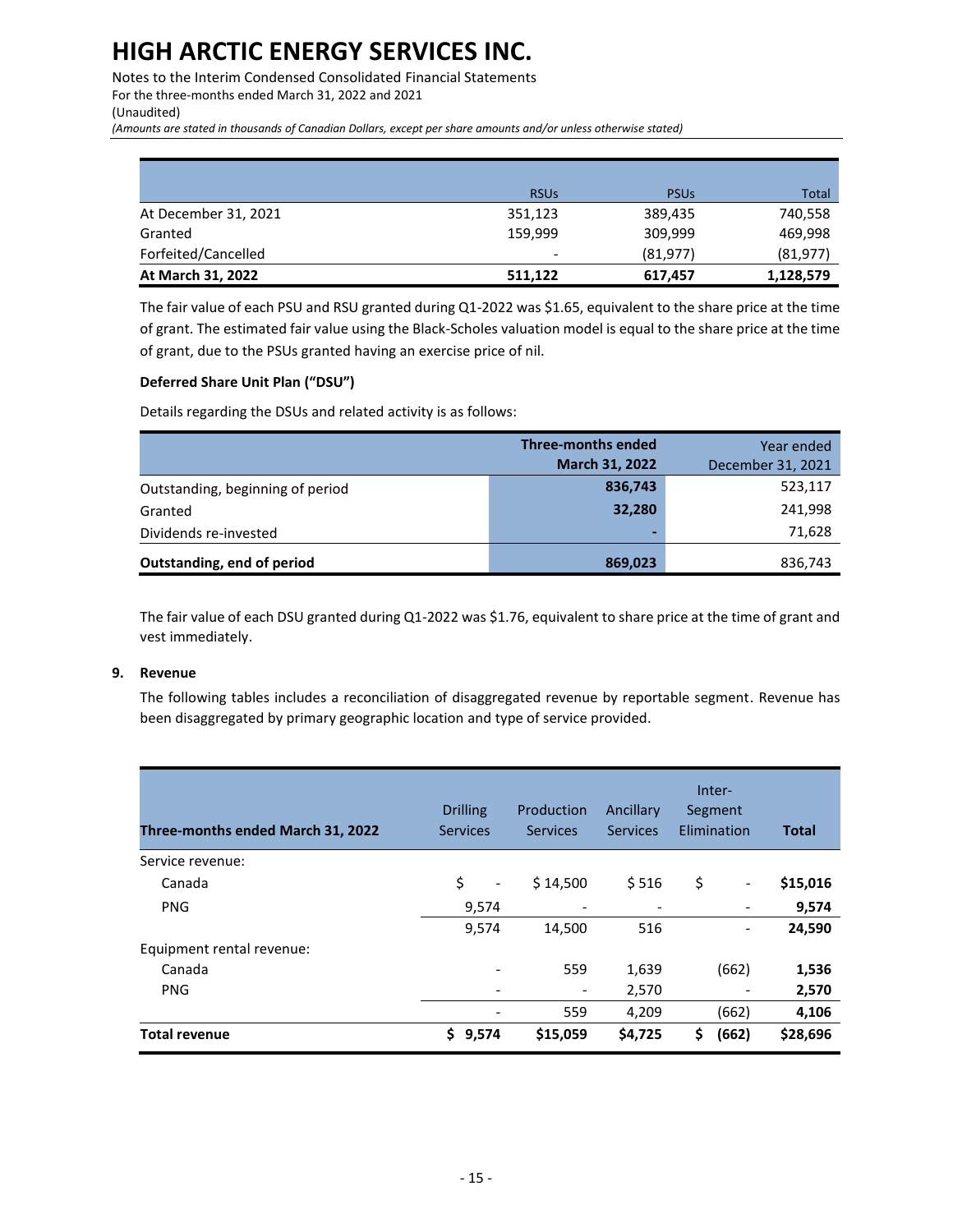Notes to the Interim Condensed Consolidated Financial Statements For the three-months ended March 31, 2022 and 2021 (Unaudited)

*(Amounts are stated in thousands of Canadian Dollars, except per share amounts and/or unless otherwise stated)*

| Three-months ended March 31, 2021 | <b>Drilling</b><br><b>Services</b> | Production<br><b>Services</b> | Ancillary<br><b>Services</b> | Inter-<br>Segment<br>Elimination | <b>Total</b> |
|-----------------------------------|------------------------------------|-------------------------------|------------------------------|----------------------------------|--------------|
| Service revenue:                  |                                    |                               |                              |                                  |              |
| Canada                            | \$<br>-                            | \$14,106                      | \$<br>528                    | \$<br>-                          | \$14,634     |
| <b>PNG</b>                        | 708                                |                               | $\overline{\phantom{a}}$     |                                  | 708          |
|                                   | 708                                | 14,106                        | 528                          | -                                | 15,342       |
| Equipment rental revenue:         |                                    |                               |                              |                                  |              |
| Canada                            |                                    | 1,268                         | 1,257                        | (555)                            | 1,970        |
| <b>PNG</b>                        | 44                                 |                               | 411                          |                                  | 455          |
|                                   | 44                                 | 1,268                         | 1,668                        | (555)                            | 2,425        |
| Total revenue                     | \$752                              | \$15,374                      | \$2,196                      | Ś<br>(555)                       | \$17,767     |

High Arctic has a 49% ownership interest in the Seh' Chene Well Services Limited Partnership (the "Partnership" or "Joint Venture") and is one of two participants in the Joint Venture whose mission is to execute dependable high-quality energy services, focused on environmental stewardship, while creating opportunity for local Indigenous communities and individuals. The Partnership is governed by a Limited Partnership Agreement, which requires that unanimous consent be obtained from the participants for all significant operating and financing decisions. High Arctic has been appointed as manager to oversee the day-to-day operations of the Partnership, which includes providing drilling, well completion, well reclamation and abandonment, production workover and equipment rental services to third parties on behalf of the Partnership. High Arctic has recorded Production services revenue for the three-months ended March 31, 2022 of \$1,494 (2021: \$455).

#### **10. Supplementary expense disclosure**

#### **a) Oilfield services expenses by nature**

|                                           | <b>Three-months ended</b><br>March 31 |        |    |        |
|-------------------------------------------|---------------------------------------|--------|----|--------|
|                                           | 2022                                  |        |    | 2021   |
| Personnel                                 | \$                                    | 12,975 | \$ | 9,731  |
| Equipment operating and maintenance costs |                                       | 6,228  |    | 2,586  |
| Material and supplies                     |                                       | 3,306  |    | 1,051  |
| Drilling rig rental                       |                                       | 21     |    | 64     |
| Other                                     |                                       | 856    |    | 973    |
|                                           | ¢                                     | 23,386 |    | 14,405 |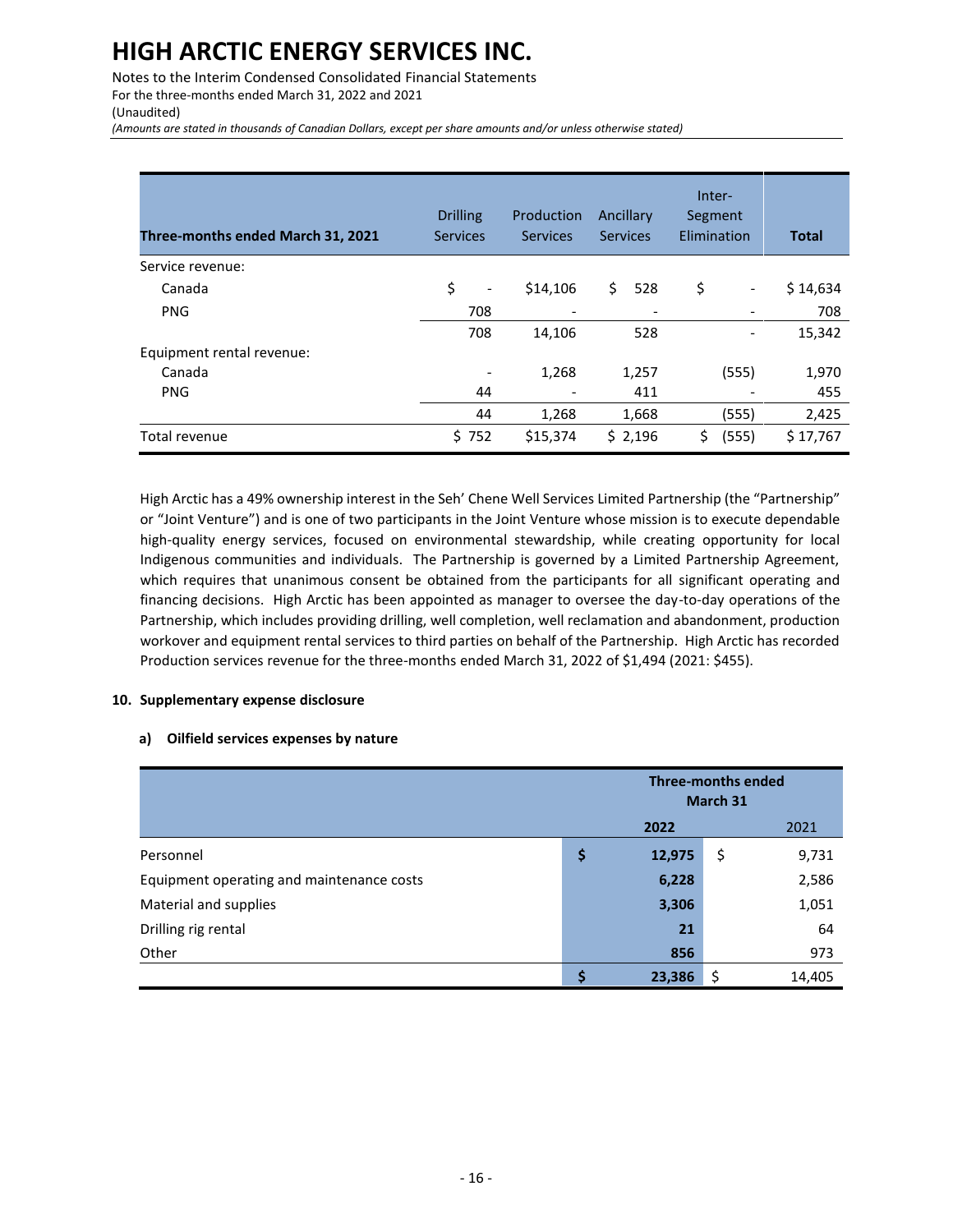Notes to the Interim Condensed Consolidated Financial Statements For the three-months ended March 31, 2022 and 2021 (Unaudited) *(Amounts are stated in thousands of Canadian Dollars, except per share amounts and/or unless otherwise stated)*

#### **b) General and administrative expenses by nature**

|                                        | <b>Three-months ended</b><br>March 31 |       |    |       |  |
|----------------------------------------|---------------------------------------|-------|----|-------|--|
|                                        |                                       | 2022  |    | 2021  |  |
| Personnel                              | \$                                    | 1,790 | \$ | 1,721 |  |
| Professional, legal, and advisory fees |                                       | 215   |    | 264   |  |
| Information technology services        |                                       | 309   |    | 245   |  |
| Corporate                              |                                       | 131   |    | 114   |  |
| Office and warehouse                   |                                       | 24    |    | 54    |  |
| (Recovery of) Provision for ECL        |                                       | (77)  |    | (3)   |  |
| Vehicle, supplies and other            |                                       | 34    |    | 93    |  |
|                                        |                                       | 2,426 | S  | 2.488 |  |

In 2021 the Corporation received government subsidies from the Canada Emergency Wage Subsidy and Rent Subsidy programs in relation to the impact of Covid-19. These programs expired in Q4-2021, and the Corporation no longer qualified for new government subsidies in 2022. For the three-months period ended March 31, 2021, the resulting reduction of personnel costs amounted to \$911, of which \$812 were allocated to Oilfield service expenses, and \$99 were allocated to General and administrative expenses. For the three-months period ended March 31, 2021, the resulting reduction of other costs amounted to \$79.

#### **c) Interest and finance expense**

|                                                      |      | <b>Three-months ended</b><br>March 31 |  |     |  |
|------------------------------------------------------|------|---------------------------------------|--|-----|--|
|                                                      | 2022 |                                       |  |     |  |
| Interest on long term debt and standby fees (Note 6) |      | 125                                   |  | 99  |  |
| Lease finance expense (Note 5(b))                    |      | 88                                    |  | 98  |  |
| Other                                                |      | 12                                    |  | 19  |  |
|                                                      |      | 225                                   |  | 216 |  |

#### **11. Supplementary cash flow information**

Changes in non-cash working capital balances:

|                                               | <b>Three-months ended</b><br>March 31 |         |    |         |  |
|-----------------------------------------------|---------------------------------------|---------|----|---------|--|
|                                               |                                       | 2022    |    | 2021    |  |
| (Use) source of cash:                         |                                       |         |    |         |  |
| Accounts receivable                           | \$                                    | (3,656) | \$ | (2,368) |  |
| Inventory, prepaid expenses and other assets  |                                       | 1,176   |    | 363     |  |
| Accounts payable and accrued liabilities      |                                       | 823     |    | 774     |  |
| Income taxes payable                          |                                       | 125     |    | (6)     |  |
| Impact of foreign exchange on working capital |                                       | (284)   |    | (151)   |  |
|                                               |                                       | (1.816) |    | (1,388) |  |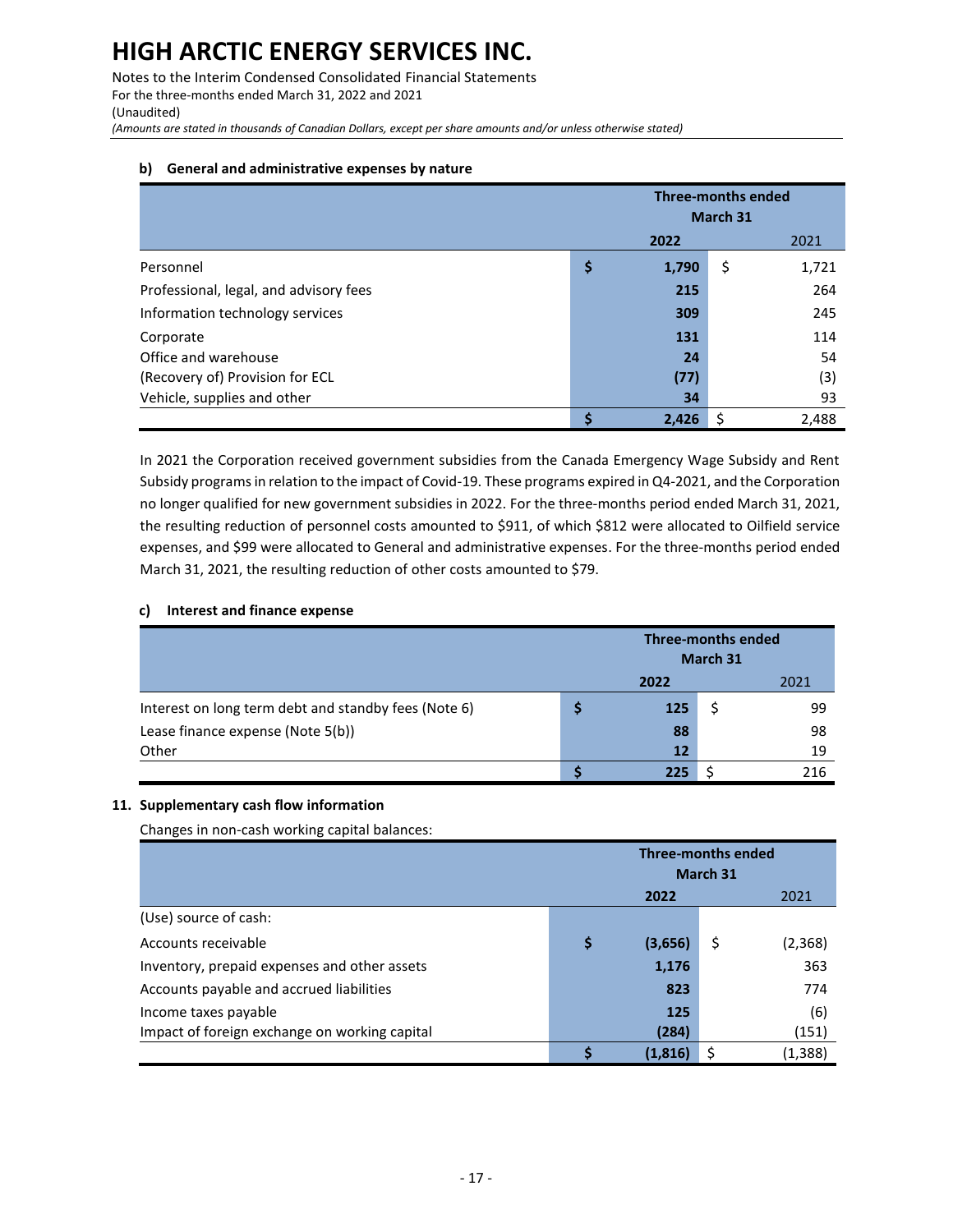Notes to the Interim Condensed Consolidated Financial Statements For the three-months ended March 31, 2022 and 2021 (Unaudited) *(Amounts are stated in thousands of Canadian Dollars, except per share amounts and/or unless otherwise stated)*

| Attributable to:<br>Operating activities<br>Investing activities | Ş  | (1,943)<br>127 | (1,675)<br>287 |
|------------------------------------------------------------------|----|----------------|----------------|
| Financing activities                                             |    |                |                |
|                                                                  | -S | (1,816)        | (1, 388)       |

For the three-months period ended March 31, 2022, interest amounting to \$125 was paid (2021: \$99).

For the three-months period ended March 31, 2022, income taxes paid amounted to \$382 (2021: \$181).

#### **12. Financial instruments and risk management**

#### **Financial and other risks**

The Corporation is exposed to financial risks arising from its financial assets and liabilities. This includes the risk associated with the developments relating to COVID-19. Pandemic and/or endemic risk is the risk that operations and/or administration are forced to run at less than full capacity due to an absence or reduction of members of the workforce, either through forced closures by government both within countries and across national borders, by internally imposed rotational schedules and/or quarantine or illness of the workforce. Further, cyber-security risks increase as employees work from home. Such restrictions could significantly impact the ability for the Corporation to operate, and therefore impact financial results.

The Corporation is also exposed to geopolitical risks including the trade and economic impacts of the ongoing war in Ukraine. Geopolitical risks associated with the situation in Ukraine could significantly impact international trade and global commodity prices, including global oil prices.

#### **Market risks**

Market risk is the risk that the fair value or future cash flows of financial assets or liabilities will fluctuate due to movements in market rates:

#### **a) Interest rate risk**

Interest rate risk is the risk that the value of a financial instrument will fluctuate as a result of changes in market interest rates. The Corporation currently has mortgage financing arrangement with a fixed interest rate of 4.30% (Note 6). The Corporation is exposed to interest rate risk upon renewal or expiration of the initial term. In addition, the Corporation is also exposed to interest rate risk on borrowing within its revolving credit facility, which is a floating rate credit facility and fluctuates in response to changes in the prime interest rates (Note 6). The Corporation had no risk management contracts that would be affected by interest rates in place at March 31, 2022.

#### **b) Commodity price risk**

Commodity price risk is the risk that the Corporation's future cash flows will fluctuate due to changes in demand for High Arctic's services, where almost all the Corporation's customers are oil and gas producers. High Arctic's customer's activity and strategic decisions are impacted by the fluctuations of oil and gas pricing.

These prices are sensitive to not only the relationship between the Canadian and US dollar, but more importantly local, regional and world economic events. This includes implications from changing oil demand and supply, climate change driven transitions to lower emission energy sources, the current COVID-19 pandemic which creates a scenario of both downward and fluctuating price pressure as well as the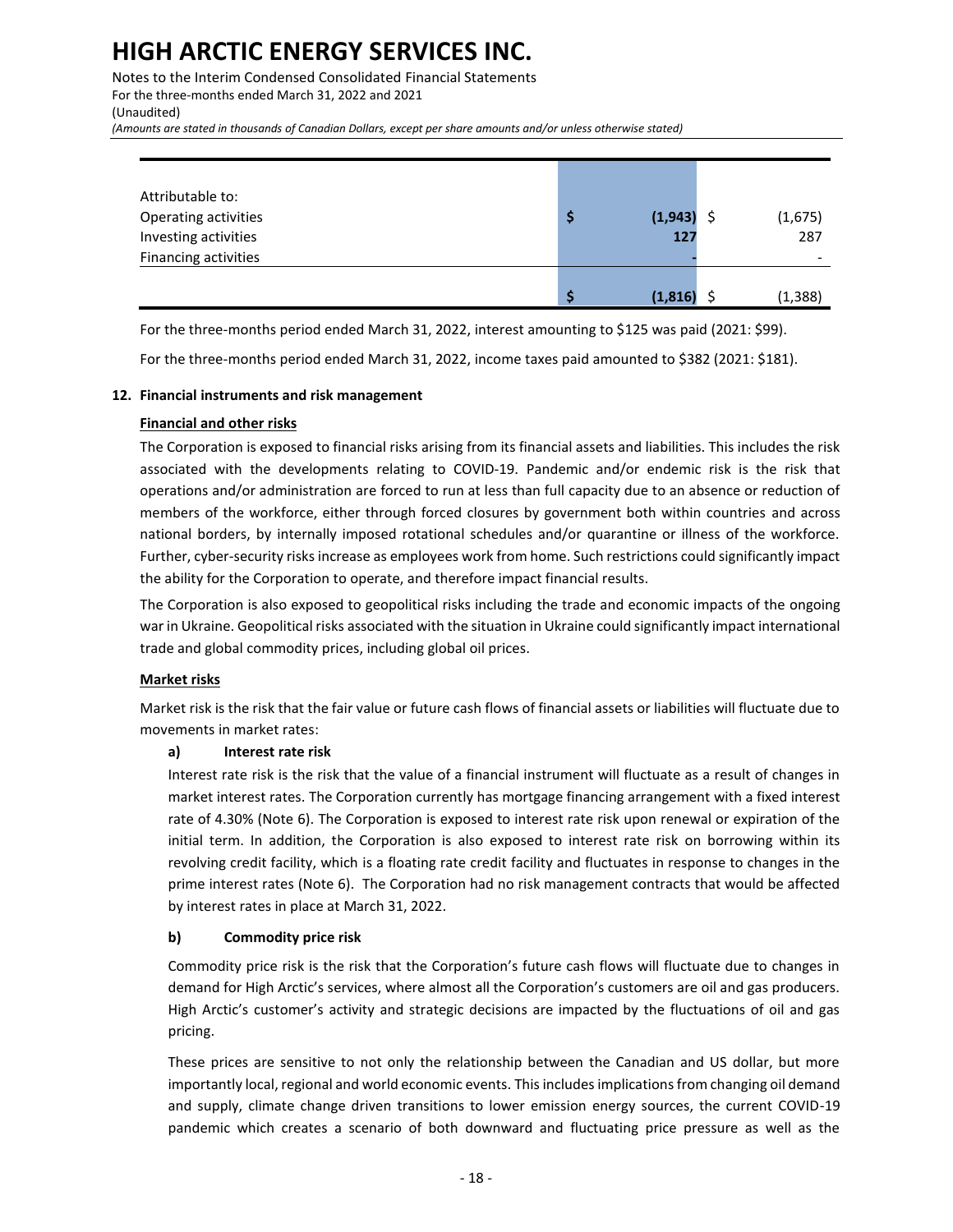Notes to the Interim Condensed Consolidated Financial Statements For the three-months ended March 31, 2022 and 2021 (Unaudited) *(Amounts are stated in thousands of Canadian Dollars, except per share amounts and/or unless otherwise stated)*

implications of changes to government and government policy including the policy directions that will be taken by the US government and ongoing negotiations in PNG to build LNG expansion with industry.

While the Corporation recognizes it will be impacted by these risks, the Corporation also strongly believes that there is a significant role for the energy services industry in the current, transitionary and future phases of energy industry changes.

The Corporation had no risk management contracts that would be affected by commodity prices in place at March 31, 2022.

### **c) Foreign currency risk**

Foreign currency risk is the risk that a variation in the exchange rate between Canadian and foreign currencies will affect the Corporation's results.

The majority of the Corporation's international revenue and expenses are effectively transacted in USD and the Corporation does not actively engage in foreign currency hedging. For the three-months ended March 31, 2022, a \$0.10 change in the exchange rate of the Canadian dollar relative to the USD would have resulted in a change to the net loss amounting to \$335 (2021: \$228).

#### **d) PNG foreign currency restrictions**

The Corporation's ability to repatriate funds from PNG is controlled by the PNG government through their central bank.

There are currently a number of monetary and currency exchange control measures in PNG that can impact the ability to repatriate funds, as well as establish requirements to transact in the local PNG currency (Kina or "PGK").

As at March 31, 2022 USD \$1,031 (December 31, 2021: \$384) was on deposit with a large international bank in PNG. The Bank of PNG ("BPNG") has provided approval for High Arctic to maintain a USD bank account in accordance with the BPNG currency regulations. The Corporation has received approval from the BPNG for its existing drilling services contracts with its key customers in PNG to be denominated and settled in USD. However, if such approval is withdrawn in the future, or new contracts do not receive BPNG approval, funds may be converted into PGK and the Corporation would be required to access the foreign currency market in PNG to meet its foreign currency obligations, thus exposing the Corporation to greater foreign exchange exposure for the PGK.

The BPNG currency regulations also limit the amount of foreign currency that companies can maintain in order to meet their forecasted three-month cash flow requirements, with excess funds required to be held in PGK. While no significant issues have been experienced to date, there is no guarantee such restrictions will not exist or will not impact the Corporation's ability to transact or repatriate funds.

#### **Credit risk, customers, and economic dependence**

Credit risk is the risk of a financial loss occurring as a result of a default by a counter party on its obligation to the Corporation. The Corporation's financial instruments that are exposed to credit risk consist primarily of accounts receivable and cash balances held in banks. The Corporation mitigates credit risk by regularly monitoring its accounts receivable position and depositing cash in properly capitalized banks. The Corporation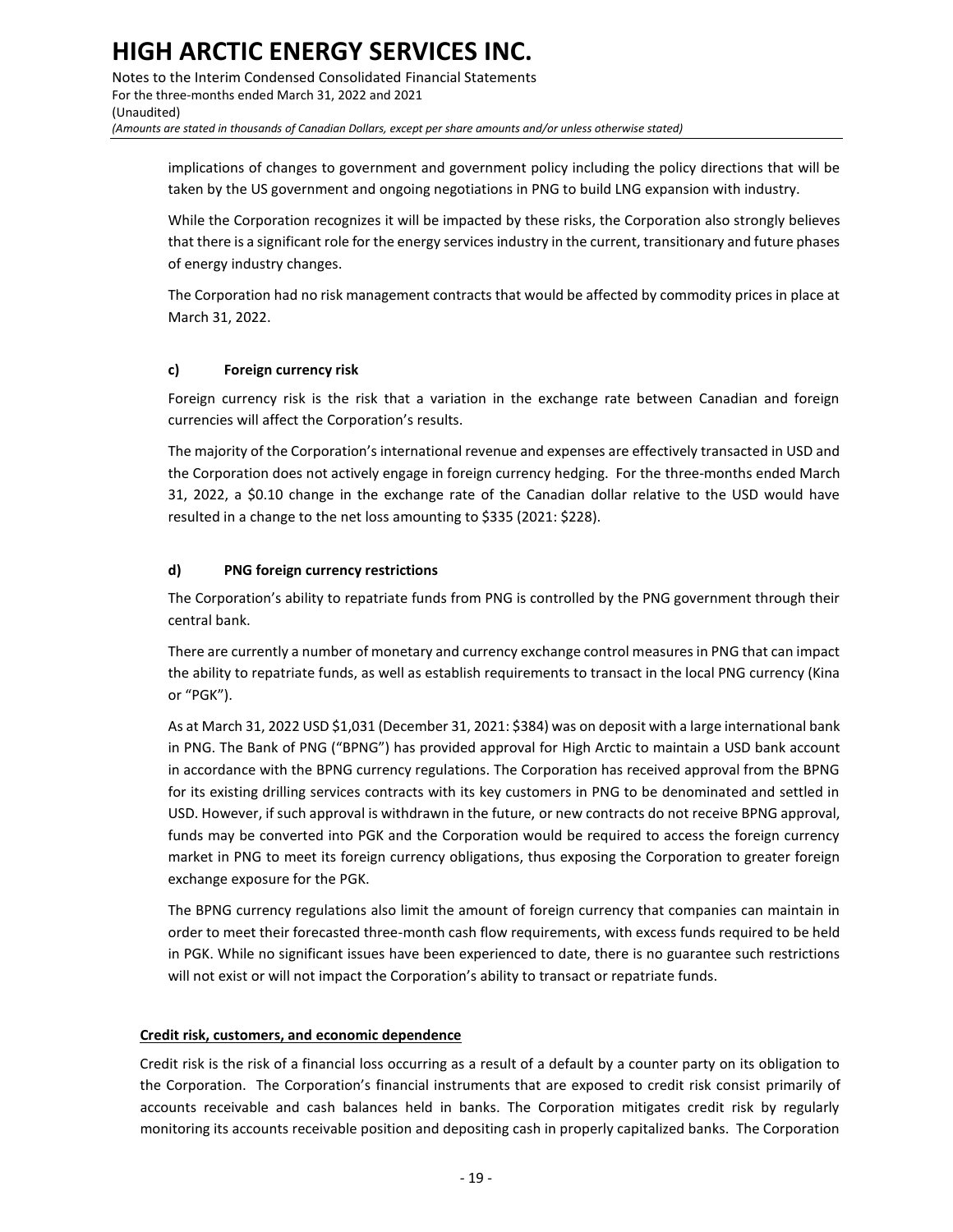Notes to the Interim Condensed Consolidated Financial Statements For the three-months ended March 31, 2022 and 2021 (Unaudited) *(Amounts are stated in thousands of Canadian Dollars, except per share amounts and/or unless otherwise stated)*

also institutes credit reviews prior to commencement of contractual arrangements.

The Corporation's accounts receivable is predominantly with customers who explore for and develop petroleum reserves and are subject to industry credit risk consistent with the industry. The Corporation assesses the credit worthiness of its customers on an ongoing basis and monitors the amount and age of balances outstanding.

In providing for ECL, the Corporation uses the historical default rates within the industry between investment grade and non-investment grade customers as well as forward looking information to determine the appropriate loss allowance provision.

The net carrying amount of accounts receivable represents the estimated maximum credit exposure on the accounts receivable balance. The Corporation has a wide range of customers comprised of small independent, intermediate and large multinational oil and gas producers. Notwithstanding its large customer base, the Corporation provides services to 3 large multinational/regional customers who individually accounted for greater than 10% of its consolidated revenues during the three-months period ended March 31, 2022 with sales of \$7,789, \$4,574, and \$2,983, respectively (2021: four customers with revenues of \$4,206, \$2,435, \$2,277 and \$2,073, respectively).

As at March 31, 2022, these 3 customers represented a total of \$12,545 or 51% of outstanding accounts receivable (December 31, 2021: two customers represented a total of \$2,737 or 13% of outstanding accounts receivable).

#### **Liquidity risk**

Liquidity risk is the risk that the Corporation will not be able to meet its financial obligations as they fall due. The Corporation's approach to managing liquidity is to ensure, as far as possible, that it will always have sufficient liquidity to meet its liabilities when due.

Liquidity risk is currently being impacted by uncertainty within capital markets given the COVID-19 pandemic on global economies, economic recession possibilities, and contraction of available capital and reliance on continued fiscal stimulus by governments around the world.

The Corporation's processes for managing liquidity risk include preparing and monitoring capital and operating budgets, working capital management, coordinating and authorizing project expenditures, authorization of contractual agreements, managing compliance to debt finance agreements, and remaining attentive to the relationship with High Arctic's lender. The Corporation seeks to manage its financing based on the results of these processes.

Further, the Corporation currently has up to \$37,000 in remaining availability under its credit facility, subject to the bank stipulated Margin Requirement (Note 6), to enable execution of strategic direction.

#### **13. Operating segments**

The Corporation determines its operating segments based on internal information reviewed by the executive management team and Board of Directors to allocate resources and assess performance. The Corporation's reportable operating segments are strategic operating units that offer different products and services. The Corporation operates in Canada and PNG. The Corporation has four operating segments as follows:

#### Drilling Services

This segment currently consists of the Corporation's drilling services provided in PNG, including the provision of drilling personnel to assist our customer's operations.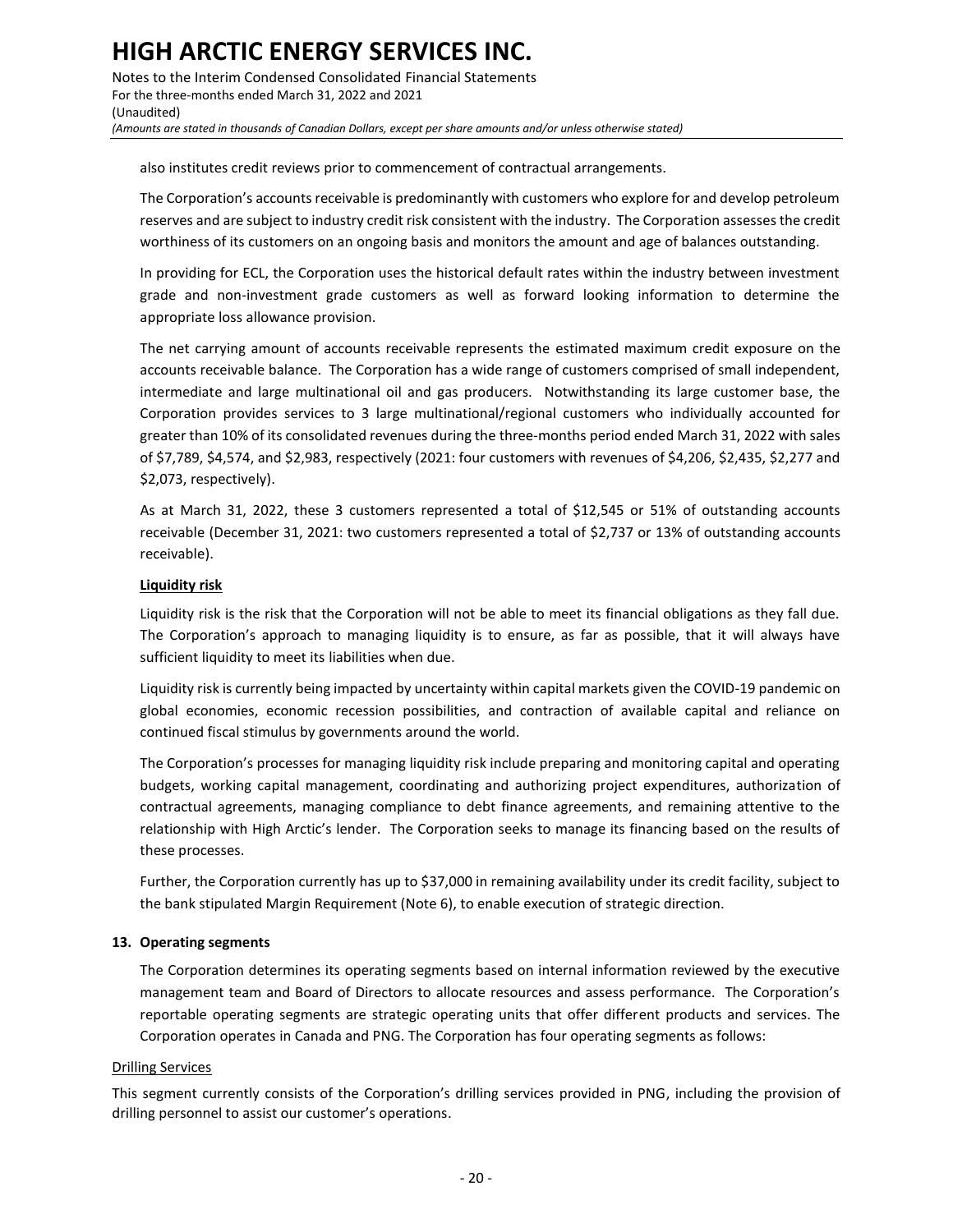Notes to the Interim Condensed Consolidated Financial Statements For the three-months ended March 31, 2022 and 2021 (Unaudited) *(Amounts are stated in thousands of Canadian Dollars, except per share amounts and/or unless otherwise stated)*

#### Production Services

This segment currently consists of the Corporation's well servicing and snubbing services provided in Canada, and well servicing in PNG with its heli-portable workover rig.

#### Ancillary Services

Ancillary services segment consists of High Arctic's oilfield rental equipment in Canada and PNG as well as its Canadian nitrogen services.

#### **Corporate**

The Corporate segment provides management and administrative services to all of the Corporation's operations.

Details associated with each geographic and operating segment are provided for the three-months ended and as at March 31, 2022 and 2021 in the tables which follow.

| <b>March 31, 2022</b>                            | <b>PNG</b> | Canada   | Total     |
|--------------------------------------------------|------------|----------|-----------|
| Revenue – three-months ended                     | $5$ 12.144 | \$16,552 | \$28.696  |
| Non-current assets excluding deferred tax assets | $5$ 49.181 | \$78,126 | \$127,307 |
| Total assets excluding deferred tax assets       | S 76.126   | \$98,173 | \$174,299 |

| March 31, 2021                                            | <b>PNG</b> | Canada                                                        | Total |
|-----------------------------------------------------------|------------|---------------------------------------------------------------|-------|
| Revenue - three-months ended                              |            | $\frac{1}{2}$ 1,163 $\frac{1}{2}$ 16,604 $\frac{1}{2}$ 17,767 |       |
| Non-current assets excluding deferred tax assets $(1)(2)$ |            | $$52,426$ $$80,151$ $$132,577$                                |       |
| Total assets excluding deferred tax assets (1)            |            | $$74,844$ $$102,866$ $$177,710$                               |       |

(1) Represents balances as at December 31, 2021.

 $(2)$  December 31, 2021 non-current assets excluding deferred tax assets were restated.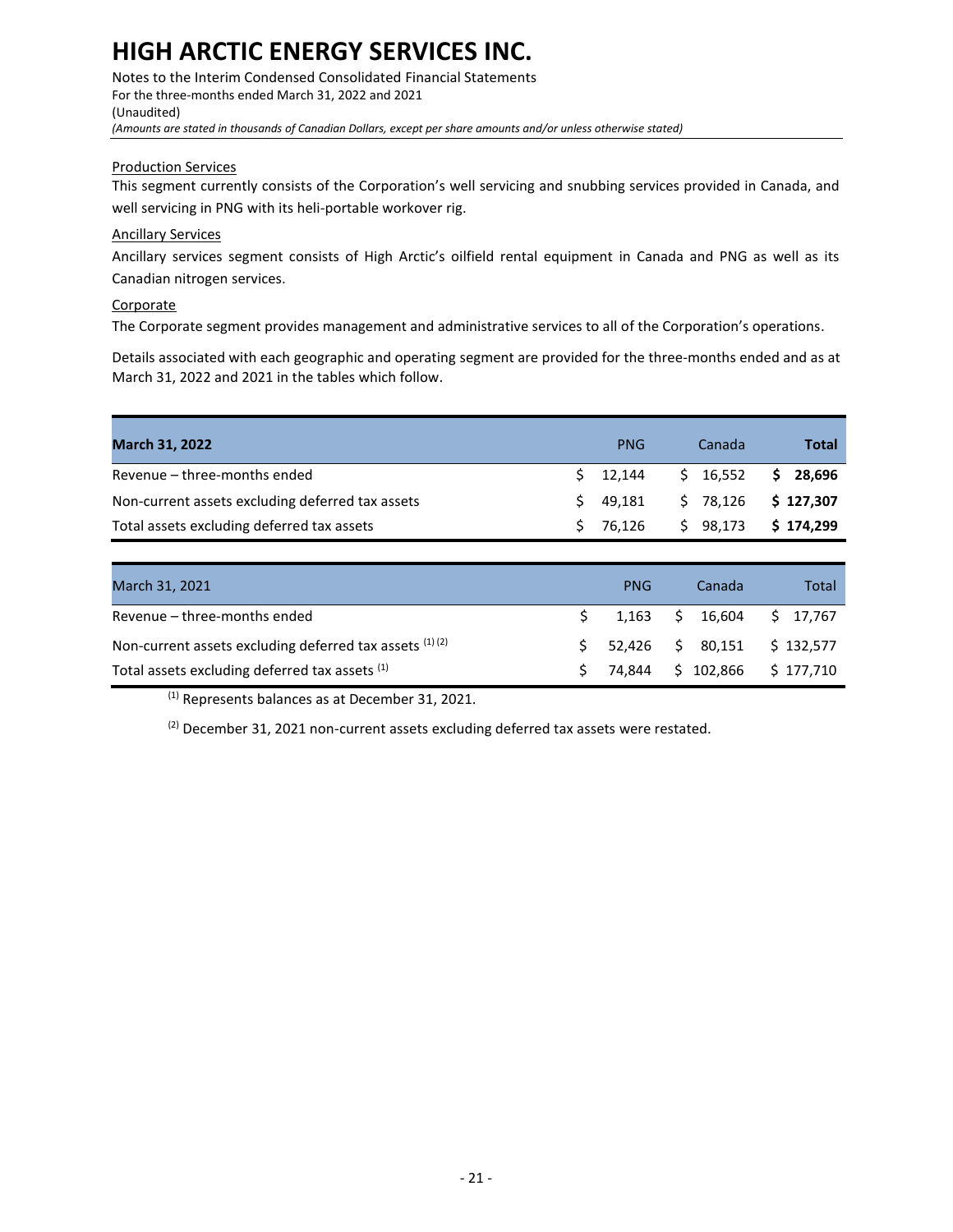Notes to the Interim Condensed Consolidated Financial Statements For the three-months ended March 31, 2022 and 2021 (Unaudited)

*(Amounts are stated in thousands of Canadian Dollars, except per share amounts and/or unless otherwise stated)*

| Three-months ended/As at<br>March 31, 2022 | <b>Drilling</b><br><b>Services</b> | Production<br><b>Services</b> | Ancillary<br><b>Services</b> | Corporate                | Inter-<br>Segment<br>Elimination   | <b>Total</b> |
|--------------------------------------------|------------------------------------|-------------------------------|------------------------------|--------------------------|------------------------------------|--------------|
| Revenue                                    | \$9,574                            | \$15,059                      | \$4,725                      | \$                       | \$<br>(662)                        | Ś<br>28,696  |
| Expenses                                   |                                    |                               |                              |                          |                                    |              |
| <b>Oilfield Services</b>                   | 7,477                              | 14,815                        | 1,756                        |                          | (662)                              | 23,386       |
| General and administrative                 | 861                                | 727                           | 133                          | 705                      |                                    | 2,426        |
| Depreciation and amortization              | 1,836                              | 2,710                         | 984                          | 34                       |                                    | 5,564        |
| Share-based compensation                   |                                    |                               |                              | 138                      | $\qquad \qquad \blacksquare$       | 138          |
|                                            | 10,174                             | 18,252                        | 2,873                        | 877                      | (662)                              | 31,514       |
| Operating (loss) income                    | (600)                              | (3, 193)                      | 1,852                        | (877)                    | $\overline{\phantom{a}}$           | (2,818)      |
| Foreign exchange loss                      |                                    |                               |                              | 28                       |                                    | 28           |
| Investment income in joint venture         |                                    |                               |                              | 93                       |                                    | 93           |
| Gain (loss) on sale of property and        |                                    |                               |                              |                          |                                    |              |
| equipment                                  | (133)                              | (447)                         | 657                          |                          |                                    | 77           |
| Interest and finance expense               |                                    |                               |                              | (225)                    |                                    | (225)        |
| Loss before income tax                     | \$ (733)                           | \$ (3,640)                    | \$2,509                      | \$<br>(981)              | \$<br>$\overline{\phantom{a}}$     | \$ (2,845)   |
| Property and equipment                     | 33,658                             | 65,491                        | 20,412                       | 467                      | $\qquad \qquad \blacksquare$       | 120,028      |
| Right-of-use assets                        | 117                                | 4,619                         | 450                          | $\overline{\phantom{a}}$ | $\qquad \qquad \blacksquare$       | 5,186        |
| Total assets less deferred tax assets      | \$ 57,472                          | 87,667<br>\$                  | \$28,600                     | \$<br>560                | \$<br>$\qquad \qquad \blacksquare$ | 174,299<br>Ŝ |